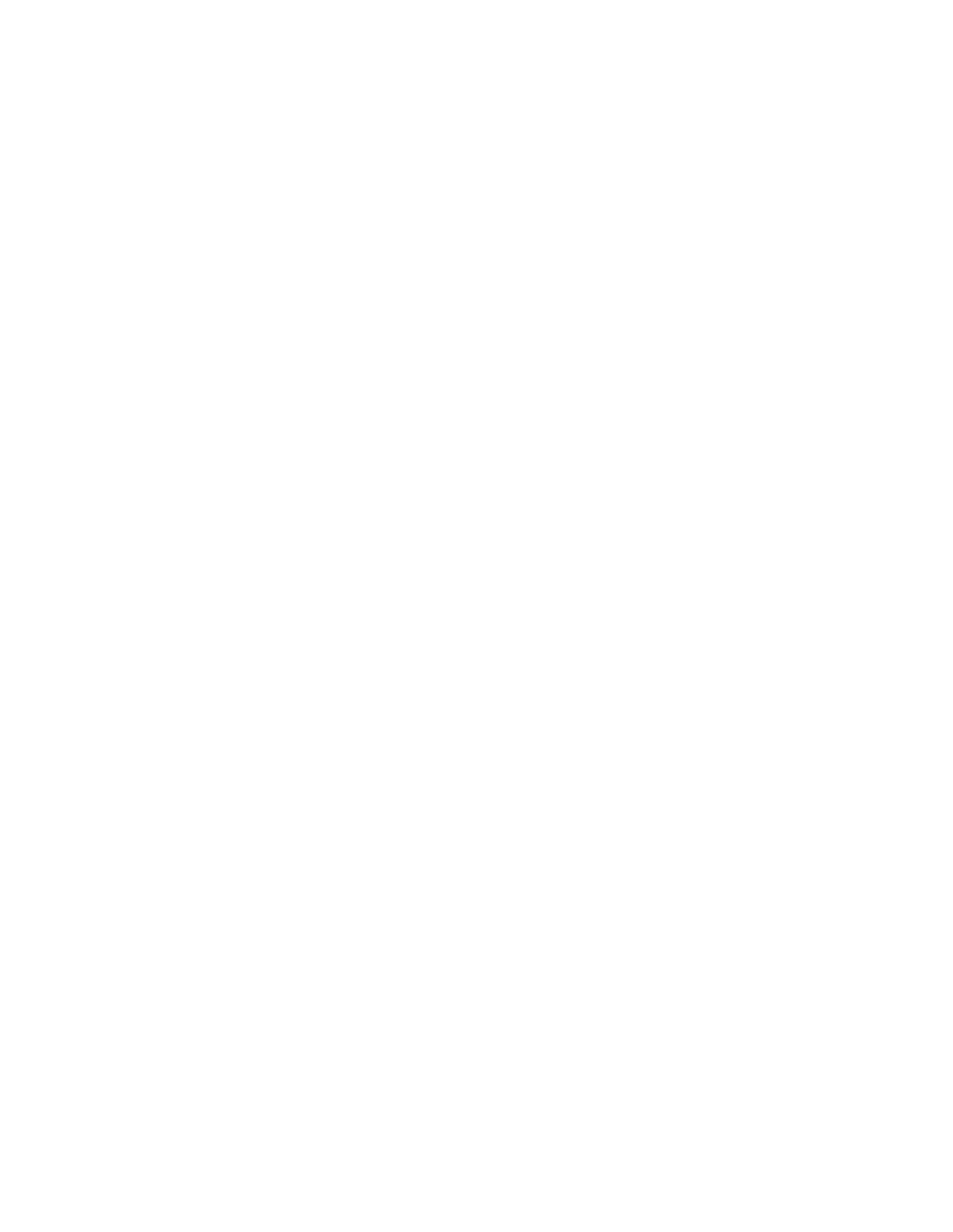## **Table of Contents**

| <b>Identifying Purposes, Limiting Collection and Limiting Use, Disclosure and</b> |  |
|-----------------------------------------------------------------------------------|--|
|                                                                                   |  |
|                                                                                   |  |
|                                                                                   |  |
|                                                                                   |  |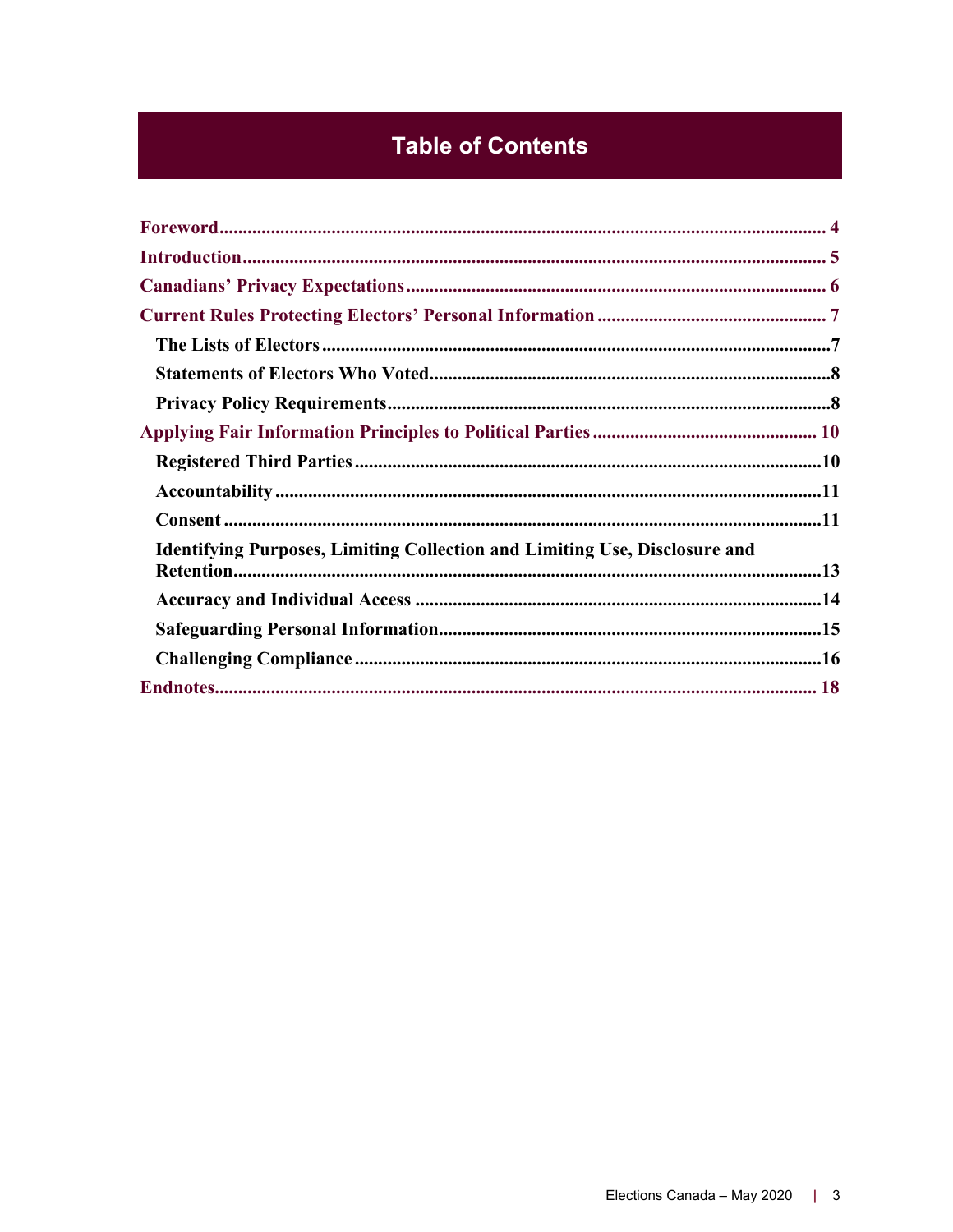### **Foreword**

<span id="page-3-0"></span>After each general election, the Chief Electoral Officer (CEO) is required to submit a report to Parliament outlining recommendations that, in his view, will improve the administration of the *Canada Elections Act.* In developing his recommendations report after the 2019 election, the CEO wishes to explore certain themes related to the way in which political actors communicate with electors in the digital age.

Over the past two decades, political communications have changed drastically. Communications around elections—and in general—are increasingly digital, taking place through text messages, on social media platforms, in online ads and in other formats. Many of these are enabled by big data and are highly targeted. There is every indication that this trend will continue into the future and that the significance of digital communications for electoral democracy will continue to grow.

The regulatory regime in place under the *Canada Elections Act*, however, dates originally from a time when broadcast television was the dominant advertising and communications medium. The Act is based on certain core values, such as transparency and fairness, that continue to underlie the way elections are delivered in Canada, but legislative improvements may be needed.

With a view to soliciting input from a diverse audience of stakeholders and experts to inform the CEO's recommendations to Parliament, Elections Canada has prepared a suite of three discussion papers on interrelated topics that are central to this question.

- The first paper, *The Regulation of Political Communications under the Canada Elections Act*, aims to foster discussion about whether existing provisions in the Act meet the challenges that have arisen in recent years, largely due to new communications technology.
- The second paper, *The Impact of Social Media Platforms in Elections*, looks more closely at social media and digital advertising platforms and aims to promote discussion on the impacts that these platforms may have on elections and democracy.
- The third paper, *The Protection of Electors' Personal Information in the Federal Electoral Context*, aims to encourage discussion on how fair information principles could be applied to political parties, taking into account their unique role in Canada's democracy.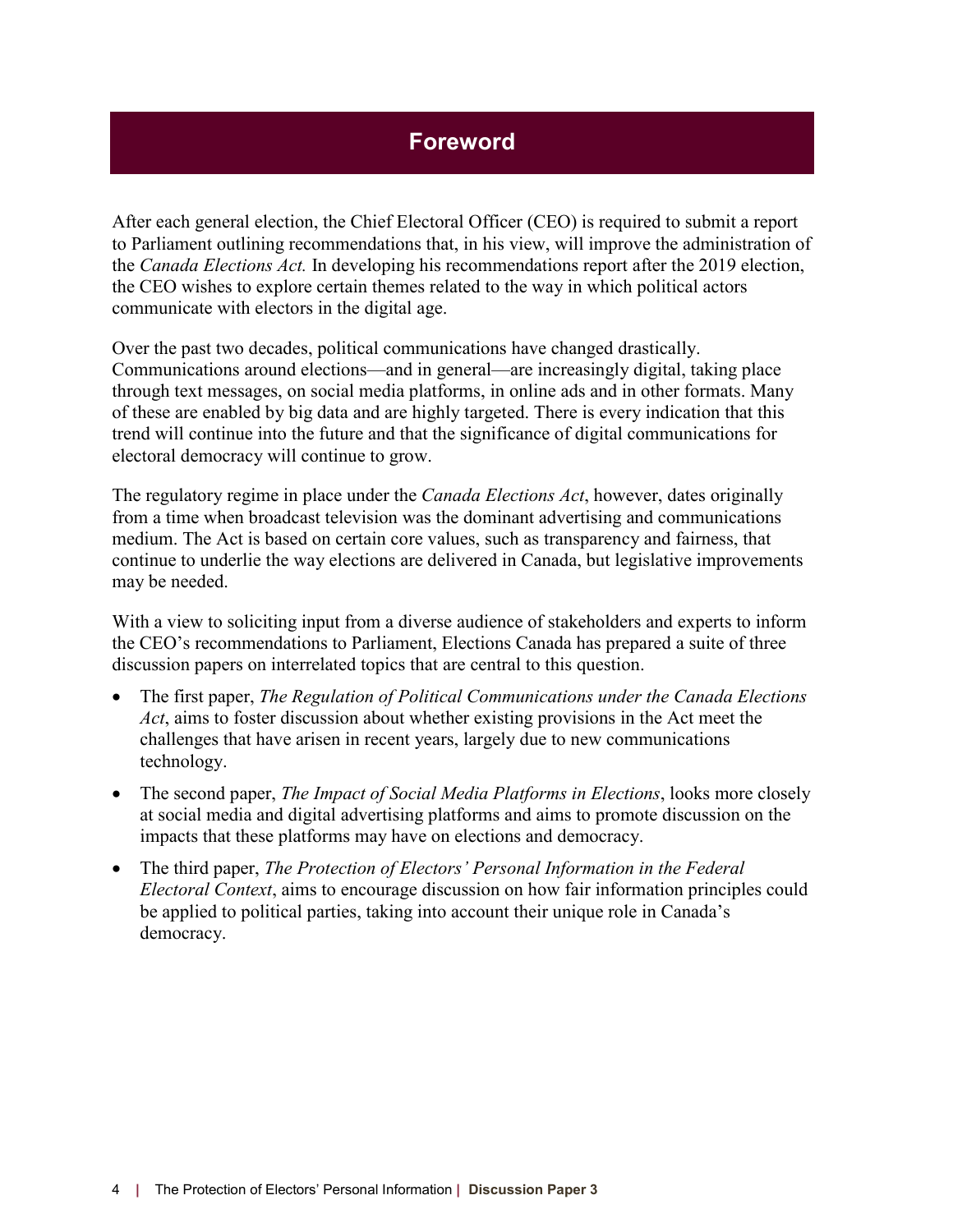### **Introduction**

<span id="page-4-0"></span>Over the past several years, there has been a growing chorus of support for the idea that federal political parties should be subject to rules that govern how personal information is treated. [1](#page-17-1) These calls emerged after electors' personal information was used to communicate false, misleading or divisive content in an attempt to manipulate electoral outcomes in the UK and the US in 2016. These events raise important questions about the implications of collecting and processing personal information in order to communicate with electors, as well as how those activities should be regulated.

Cambridge Analytica inappropriately accessed Facebook user data, developed detailed voter profiles and used that information to target ads and attempt to influence electors. [2](#page-17-2) Foreign entities (such as the Russia Internet Research Agency) used social media to spread divisive messages right before the US election.<sup>[3](#page-17-3)</sup> In short, attempts have been made to manipulate electors and their electoral processes.

In Canada, calls for increased elector privacy protections emerged most recently, notably out of concern that elector information could be misused here at home during the 43rd general election.

The discussion about subjecting political parties to privacy laws requires careful consideration in order to balance a number of public interests, including the privacy rights of electors, the right and need for political parties to communicate with them, and fair and equal participation in the electoral process.

This discussion paper focuses on the building blocks of political parties' campaign strategies: electors' personal information. It begins with an overview of electors' privacy expectations. It then outlines the rules governing the lists of electors and parties' privacy policies. The final section discusses the fair information principles and poses questions for consideration to generate discussion on how the principles could apply to political parties, while taking into account the needs of political parties to understand and communicate with electors.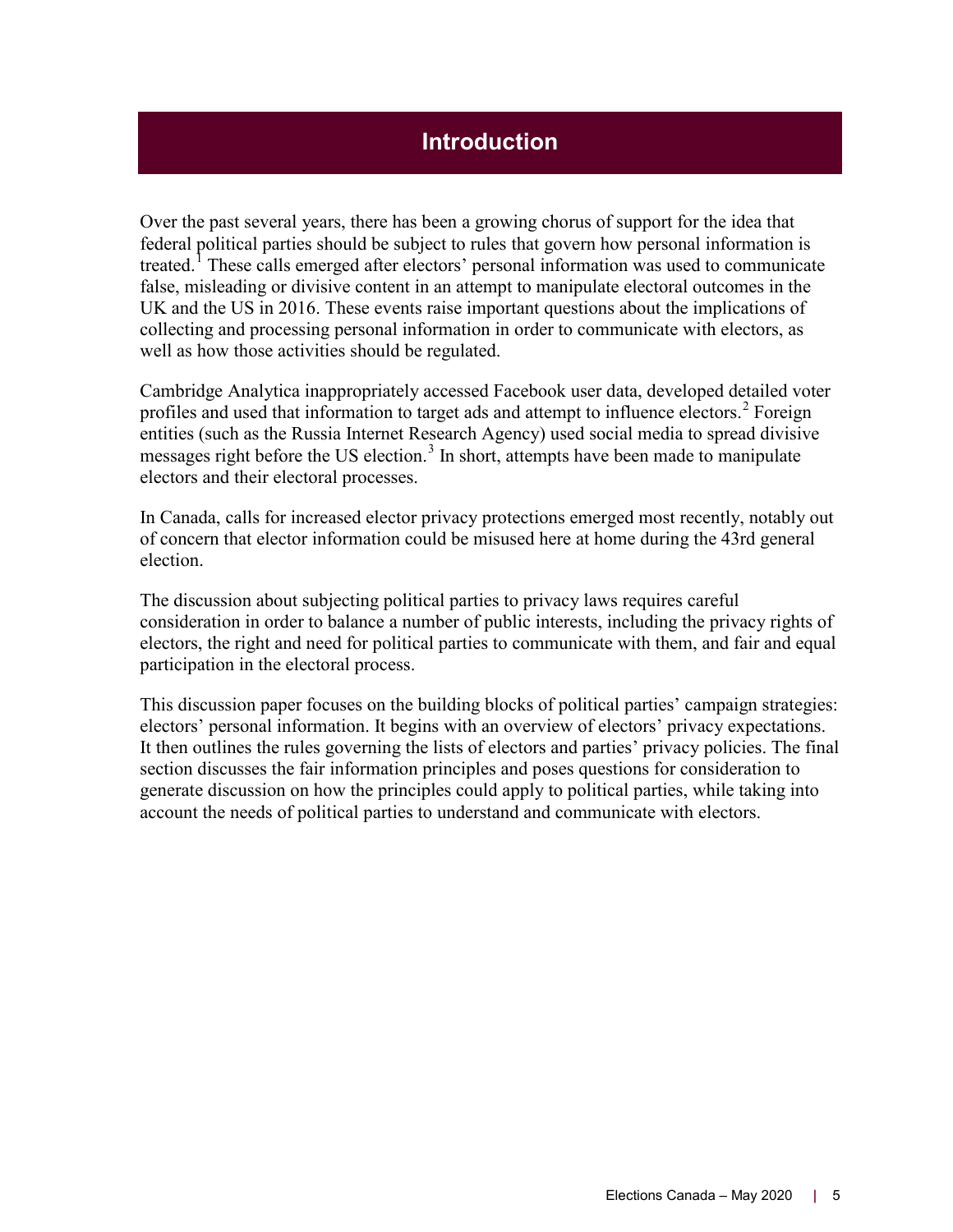### **Canadians' Privacy Expectations**

<span id="page-5-0"></span>Canadians are concerned about protecting their privacy. Surveys from 2012 to 2018 indicate that 88% to 92% of Canadians are concerned, with those being "extremely concerned" rising from 25% in 2012 to 37% in 2016 and 2018.<sup>[4](#page-17-4)</sup> But what do Canadians expect of their political parties when parties collect their personal information and use it to communicate with them?

*In 2018, 72% of Canadians said they supported changing the law so that parties are subject to the same privacy rules as private companies.*

In 2013, following the use of deceptive communication practices during the 2011 federal election, 14% of Canadian electors agreed that it was important that political parties be able to collect personal information on them, compared to 69% who disagreed. When presented with a trade-off between preserving electors' privacy and the need for political parties to communicate with electors, 68% opted for the privacy of electors (53% saying it should always prevail),

compared to 15% who opted for the need to communicate (9% saying it should always prevail). $5$ 

In 2017, 65% of Canadian social media users reported being uncomfortable with political parties accessing their personal information. <sup>[6](#page-17-6)</sup> Two thirds of Ontarians surveyed in 2018 did not think that parties should be allowed to use their social media data to assist with targeting them with communications. A majority (87%) felt that parties should only access publicly available information such as census data or elector lists. [7](#page-18-0)

Recent surveys indicate that Canadians support the idea that parties should be subject to privacy rules. In 2018, 72% of Canadians said they supported changing the law so that parties are subject to the same privacy rules as private companies.<sup>[8](#page-18-1)</sup>

In sum, Canadians are concerned about their privacy and tend to value the protection of their personal information more than the rights of parties to communicate with them. However, not all Canadians are opposed to parties collecting some information for the purposes of communicating with electors.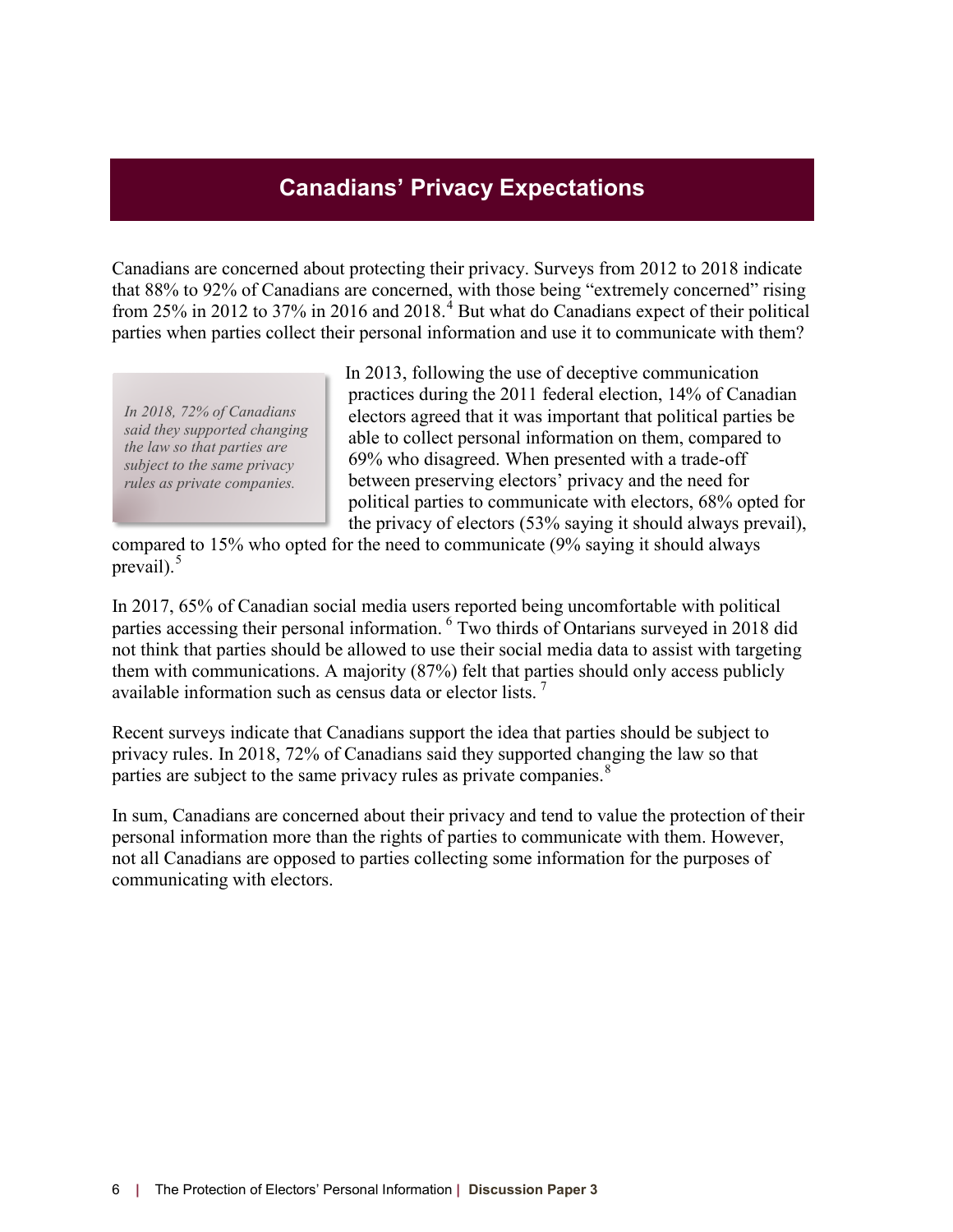### <span id="page-6-0"></span>**Current Rules Protecting Electors' Personal Information**

The *Canada Elections Act* (CEA) touches on the issue of electors' personal information by establishing rules related to the lists of electors, the statements of electors who voted and a requirement that parties state how they handle personal information. Otherwise, the personal information that federal political entities collect, use and disclose is left unregulated.

At the federal level, personal information is mainly protected by two other laws: the *Privacy Act* (PA), which applies to the federal public sector, and the *Personal Information Protection and Electronic Documents Act* (PIPEDA), which applies to organizations that engage in commercial activities.<sup>[9](#page-18-2)</sup> Neither applies to federal political parties. However, in British Columbia, political parties are subject to the *Personal Information Protection Act* (PIPA) because that law applies to "organizations" in broad terms. Recently, the BC Privacy Commissioner ruled that

*British Columbia is the only Canadian jurisdiction where privacy legislation, the [Personal Information Protection](http://www.bclaws.ca/civix/document/id/complete/statreg/03063_01#section3)  [Act](http://www.bclaws.ca/civix/document/id/complete/statreg/03063_01#section3) (PIPA), applies to provincial political parties. PIPA provides that personal information cannot be collected, used or disclosed without informing individuals of the purpose and obtaining their consent.* 

federal electoral district associations operating in British Columbia would be subject to  $PIPA$ <sup>[10](#page-18-3)</sup>

### <span id="page-6-1"></span>**The Lists of Electors**

The lists of electors are based on data from the National Register of Electors, which is updated regularly from multiple sources, including information held by federal, provincial and territorial governments and by provincial electoral management bodies, and information provided by electors themselves.<sup> $11$ </sup> The personal information that Elections Canada (EC) collects to develop the lists is regulated by the CEA and the *PA*.<sup>[12](#page-18-5)</sup>

The CEA provides for the distribution of the lists of electors to political parties, candidates and/or members of Parliament during the electoral period and annually. These contain the elector's name, address and unique identifier.<sup>[13](#page-18-6)</sup>

Authorized uses of the lists of electors include electoral purposes, communicating with electors, soliciting contributions and recruiting party members. It is prohibited to use personal information contained in the lists of electors for other purposes than those authorized by the CEA; offenders are liable to pay a fine up to \$10,000 or spend up to one year in prison, or both.

A number of provincial and territorial (PT) election laws require or permit security measures to assist in ensuring that lists of electors distributed at the provincial and territory level are protected: for example, authorizing PT Chief Electoral Officers (CEOs) to include fictitious information in the list to trace unauthorized use;<sup>[14](#page-18-7)</sup> instructions for the destruction, return or disposal of the list;<sup>[15](#page-18-8)</sup> and direction to immediately inform the PT CEO of the loss of the list or information contained in it.<sup>[16](#page-18-9)</sup> Some jurisdictions also require recipients to take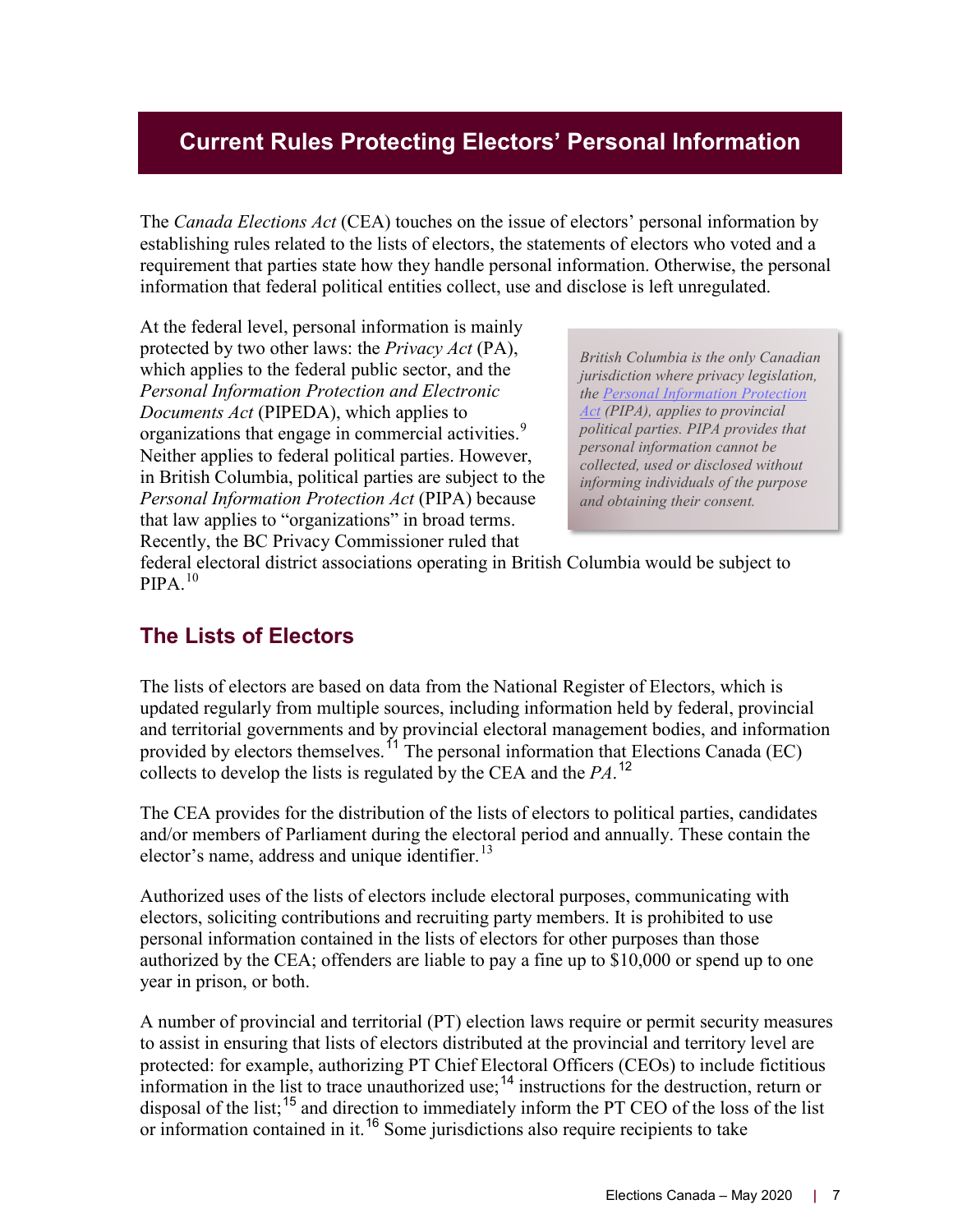"reasonable steps" to protect lists from loss or unauthorized use;<sup>[17](#page-18-10)</sup> in Quebec, recipients must undertake in writing to take appropriate measures to protect the list and restrict its use.<sup>[18](#page-18-11)</sup>

Similar security measures are not enshrined in the CEA at the federal level. Nonetheless, best practices, including administrative, technical and physical measures, for safeguarding the lists of electors are included in EC guidelines. The guidelines provide templates so that recipients of the lists may declare their commitment to protect the information received, use it only for specified purposes and return it once it is no longer needed.[19](#page-18-12) The guidelines also encourage list recipients to report any breaches so that EC may better understand where and when they occur and provide reassurances that they are being contained as much as possible and that potential privacy risks posed are being addressed.

### <span id="page-7-0"></span>**Statements of Electors Who Voted**

Political parties and candidates are also entitled to receive statements of electors who voted (sometimes referred to as "bingo sheets"). These documents contain numbers that, when matched with the lists of electors, allow parties to identify whether an elector assigned to a particular polling division has voted. With this information, parties and candidates can encourage registered electors who have not yet voted to do so.

For a number of years, the Act has provided that candidates' representatives who request them can get these statements after each day at the close of advance polling stations, as well as at intervals of no less than 30 minutes on polling day. The CEA was further changed to require the CEO to provide, to each candidate and each registered party that endorsed a candidate in an electoral district, the statements of the electors who voted on polling day in that electoral district; and more recently to require that the statements be provided in electronic form 180 days after the return of the writs.<sup>[20](#page-18-13)</sup> In the lead-up to the next general election, the statements will assist parties in communicating with those electors who did or did not vote in the last election.

Unlike the lists of electors, there are no limits on the parties' uses on the statements of the electors who voted.

### <span id="page-7-1"></span>**Privacy Policy Requirements**

Under the CEA, political parties are required to adopt a policy with respect to the treatment of any personal information they collect, use or disclose. They must publish their policy online and provide it to the CEO in order to obtain and maintain their registration.<sup>[21](#page-18-14)</sup>

The CEA also requires parties to list specific information that must appear in their policies,<sup>[22](#page-19-0)</sup> including

- the type of information collected and how it is protected and used
- under what circumstances information may be sold
- details about employee training on the collection and use of personal information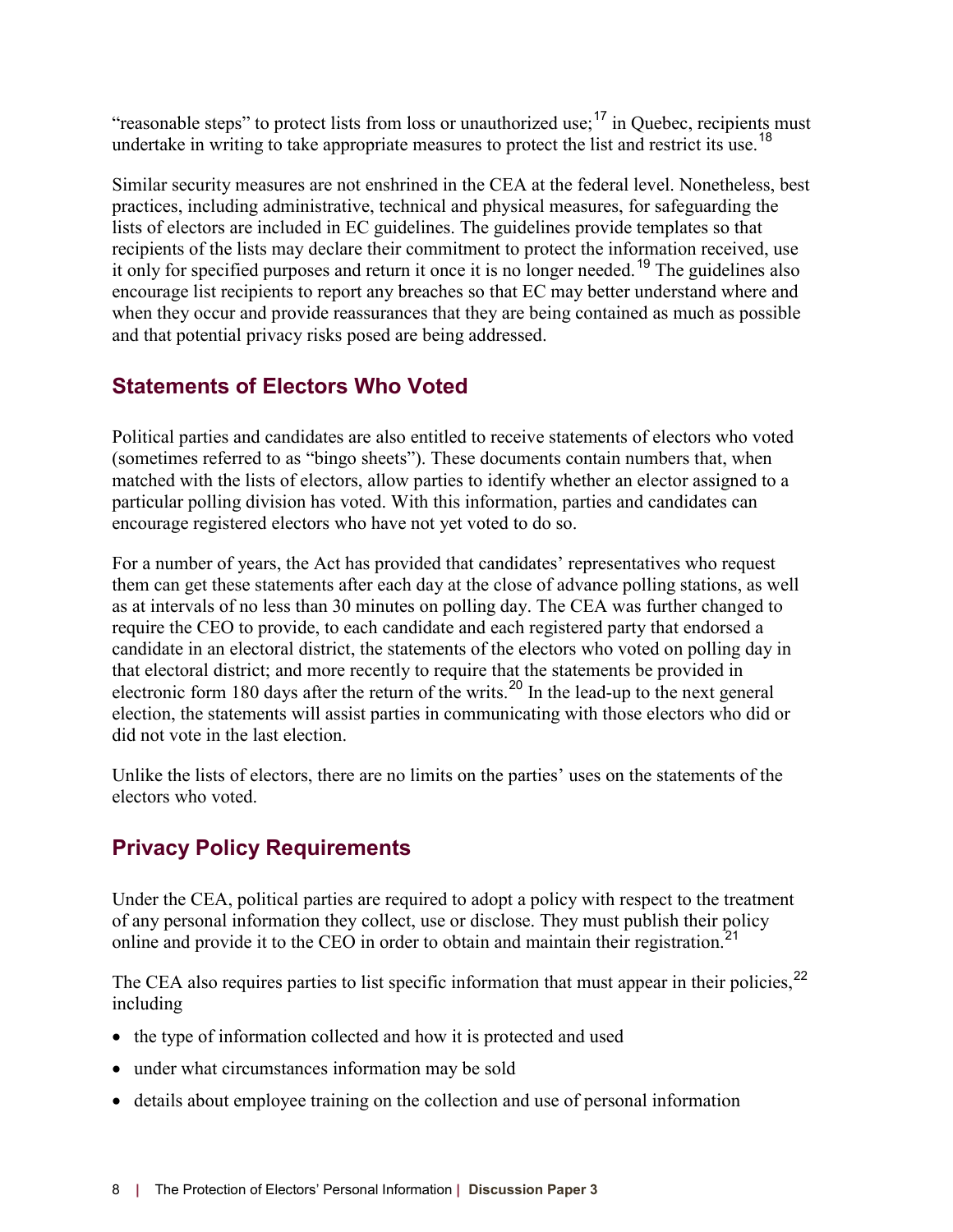- how the party collects and uses personal information created from online activity, and whether it uses cookies
- the name and contact information of a person to whom privacy concerns may be communicated

In British Columbia and Ontario, parties must provide their policies to the CEO in order to receive their lists of electors. Elections BC provides a template that parties are encouraged to use in creating their policies.<sup>[23](#page-19-1)</sup> In Ontario, the legislation provides that every party must develop a policy to ensure that its candidates, elected members and employees comply with the authorized use of the lists of electors, and that the policy must follow guidelines set out by Elections Ontario.<sup>[24](#page-19-2)</sup>

While the requirement to publish policies increases transparency into the personal information handling practices of political parties, some federal political parties already had substantive privacy policies on their websites before it was a requirement to do so. The new requirements have been broadly criticized as falling short of the fair information principles and for lacking any oversight mechanism to monitor whether parties actually abide by the contents of their policies.<sup>[25](#page-19-3)</sup>

In response to proposed privacy policy requirements included in Bill C-76, the *Elections Modernization Act*, both the CEO and the Privacy Commissioner of Canada recommended that political parties be subject to privacy regulations. In addition, in response to the privacyrelated provisions in the Bill, they also recommended that the new privacy policy requirements be amended to require policies to be consistent with the fair information principles set out in Schedule 1 of PIPEDA, and that there be some form of oversight to ensure parties are complying with their policies.<sup>[26](#page-19-4)</sup> The Standing Committee on Access to Information, Privacy and Ethics also recommended subjecting parties to privacy laws,<sup>[27](#page-19-5)</sup> to which the government responded that it "continues to reflect on the extension of Canada's privacy protection frameworks to political parties."<sup>[28](#page-19-6)</sup>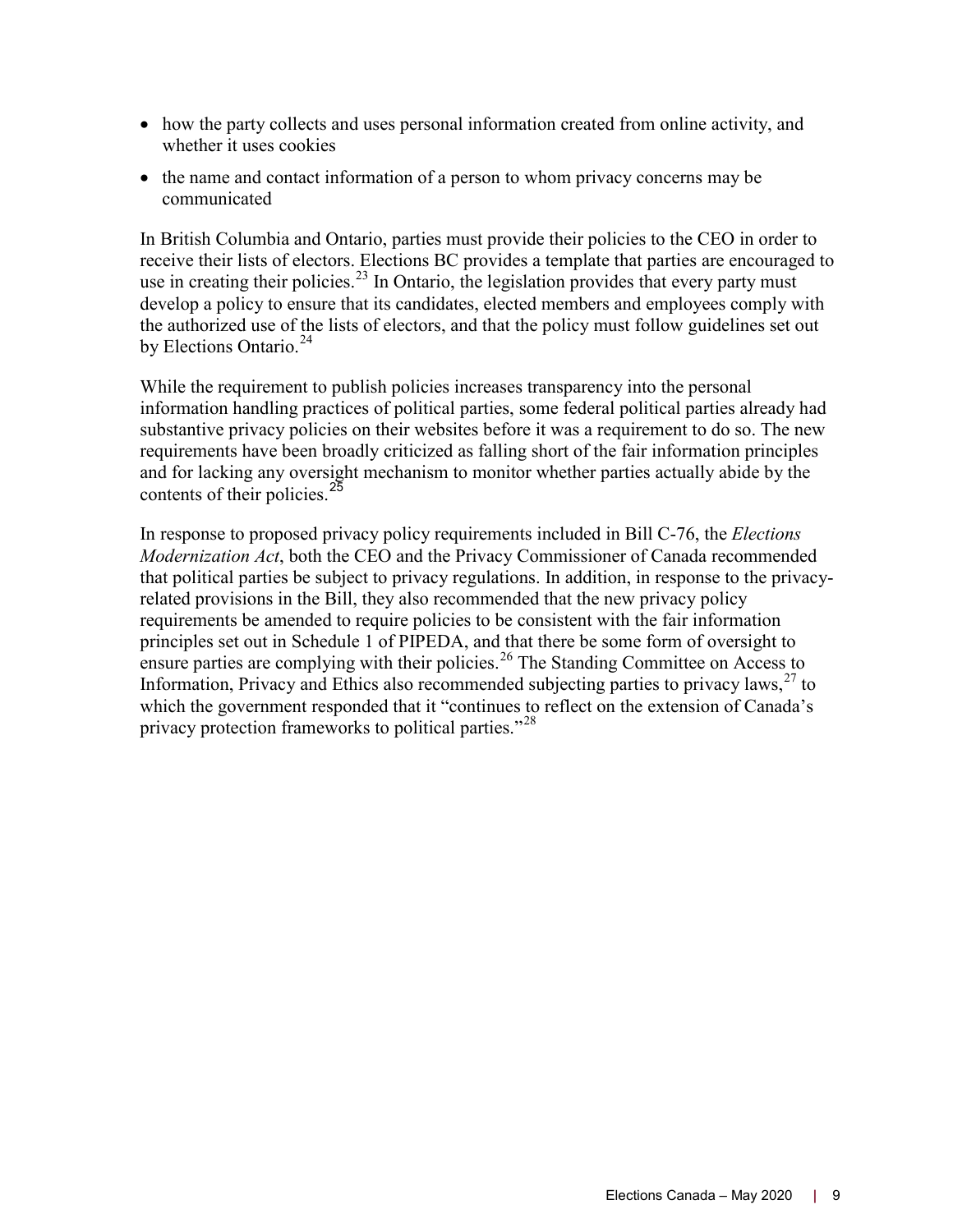### <span id="page-9-0"></span>**Applying Fair Information Principles to Political Parties**

The fair information principles are based on guidelines developed by the Organisation for Economic Cooperation and Development in 1980. These guidelines serve to harmonize privacy laws, uphold individual rights and facilitate the free flow of information across borders. They also served as the basis for the Canadian Standards Association's Model Code for the Protection of Personal Information. The voluntary model code set out minimum privacy standards to assist organizations in managing personal information. The model code was incorporated into Schedule 1 of PIPEDA in 2000. Ongoing reviews of PIPEDA and the *Privacy Act* acknowledge that the fair information principles may need to be reformed to protect privacy in the digital age.

In Canada, it has been widely recommended that political parties be required to adhere to fair information principles. The Office of the Privacy Commissioner of Canada (OPC) issued guidance that encourages parties to comply with the principles as outlined in PIPEDA.<sup>[29](#page-19-7)</sup>

Moving beyond whether the fair information principles should apply to parties, this section poses questions in order to generate discussion on how the principles could be applied in practice to political parties. Consideration should be given to how these principles may apply to parties given their unique role in Canada's democracy, and to the amount and level of resources they may have.

### <span id="page-9-1"></span>**Registered Third Parties**

Third parties may also be organized to build and, in some cases, be capable of building complex databases that contain information on large numbers of Canadian electors, even though they do not receive lists of electors or statements of electors who have voted during the electoral period, and may reach these electors through micro-targeting.<sup>[30](#page-19-8)</sup>

The CEA regulates certain activities of third parties during pre-election and election periods. A third party could be any person or group that wants to participate in or influence the election (other than political parties, electoral district associations, nomination contestants or candidates that are otherwise regulated). While the CEA does not contain any provisions restricting the collection, use and disclosure of personal information by third parties in the election context, third parties may be subject to restrictions in this regard under other legislation, depending on their particular context. This would be the case, for example, of private-sector agencies whose commercial activities are regulated under the *Personal Information Protection and Electronic Documents Act* (PIPEDA).

#### *Questions to consider:*

 *Should registered third parties be subject to privacy requirements as regulated entities under the CEA?*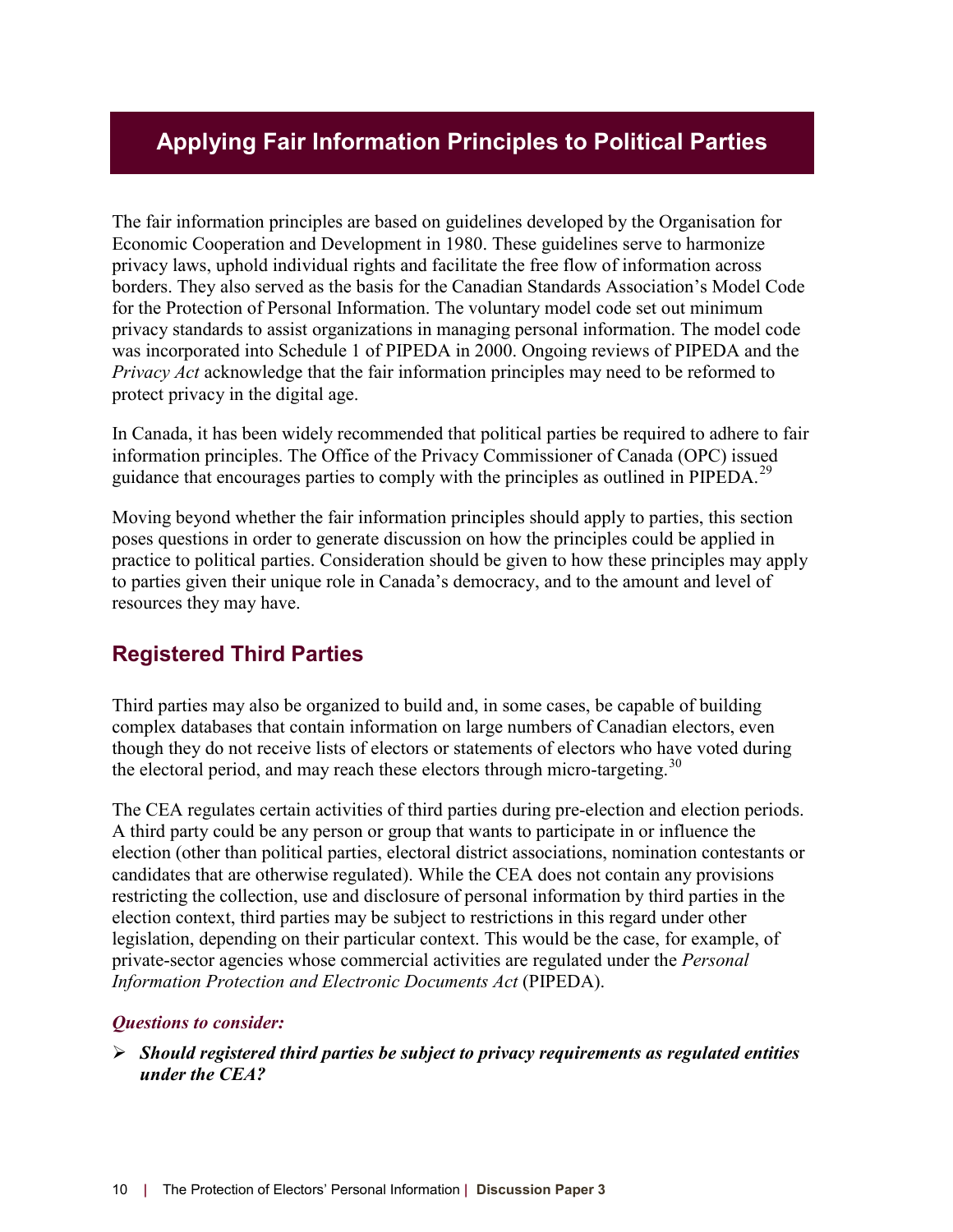### <span id="page-10-0"></span>**Accountability**

Organizations subject to PIPEDA are responsible for personal information under their control, which includes information they transfer to a third-party partner. They must establish policies and procedures to give effect to the principles under PIPEDA and designate a person accountable for the organization's compliance. Organizations should be transparent about their practices for handling personal information, including informing individuals of any breach of personal information that poses a significant risk of harm.<sup>[31](#page-19-9)</sup>

As noted above, amendments to the CEA require political parties' privacy policies to indicate the name and contact information of someone responsible for privacy matters. Policies must explain what information is being collected, why, under what circumstances it would be sold, and employee training and practices related to collection of online information.

While privacy policies are notorious for being lengthy and unreadable, political parties' policies, while somewhat challenging to find on their websites, are written in laypersons' terms. This is positive from an openness perspective. However, informing the electorate may require more than a link to a policy, which may not be useful when canvassing or when sending automated texts.

#### *Questions to consider:*

- *Besides publishing their privacy policies, what other requirements could parties be subject to in order to make them accountable for how they collect, use and disclose personal information?*
- *When political parties share information with a third-party partner, should they continue to be held accountable for the use of that information?*

*[The European Union's General Data](https://edps.europa.eu/data-protection/our-work/subjects/general-data-protection-regulation_en)  [Protection Regulation \(GDPR\)](https://edps.europa.eu/data-protection/our-work/subjects/general-data-protection-regulation_en) prohibits the processing of personal data including political opinions, racial or ethnic origin, and religious or philosophical beliefs. Exemptions include when processing is for legitimate activities and appropriate safeguards are in place, the data is already public or processing is in the public interest.* 

*The GDPR also states that in the course of electoral activities, political parties' processing of such data may be permitted for reasons of public interest, provided that appropriate safeguards are established.*

*While political parties are exempt from some prohibitions on processing personal data, they are still responsible to ensure compliance with provisions of the legislation related to data protection, access requests, establishing consent to contact individuals, and data retention, minimization and deletion.* 

### <span id="page-10-1"></span>**Consent**

Under PIPEDA, knowledge and consent are required for the collection, use and disclosure of personal information, except where inappropriate. According to the OPC, "consent is considered meaningful when individuals are provided with clear information explaining what organizations are doing with their information."<sup>[32](#page-20-0)</sup> Consent is important because it contributes to a trusting relationship between organizations and individuals.

The type of consent may vary. Explicit or express consent means that a person is informed of the purpose for collecting, using and disclosing their information and actively agrees to it. The OPC recommends that express consent be sought when the information being collected, used or disclosed is sensitive, outside what would be considered a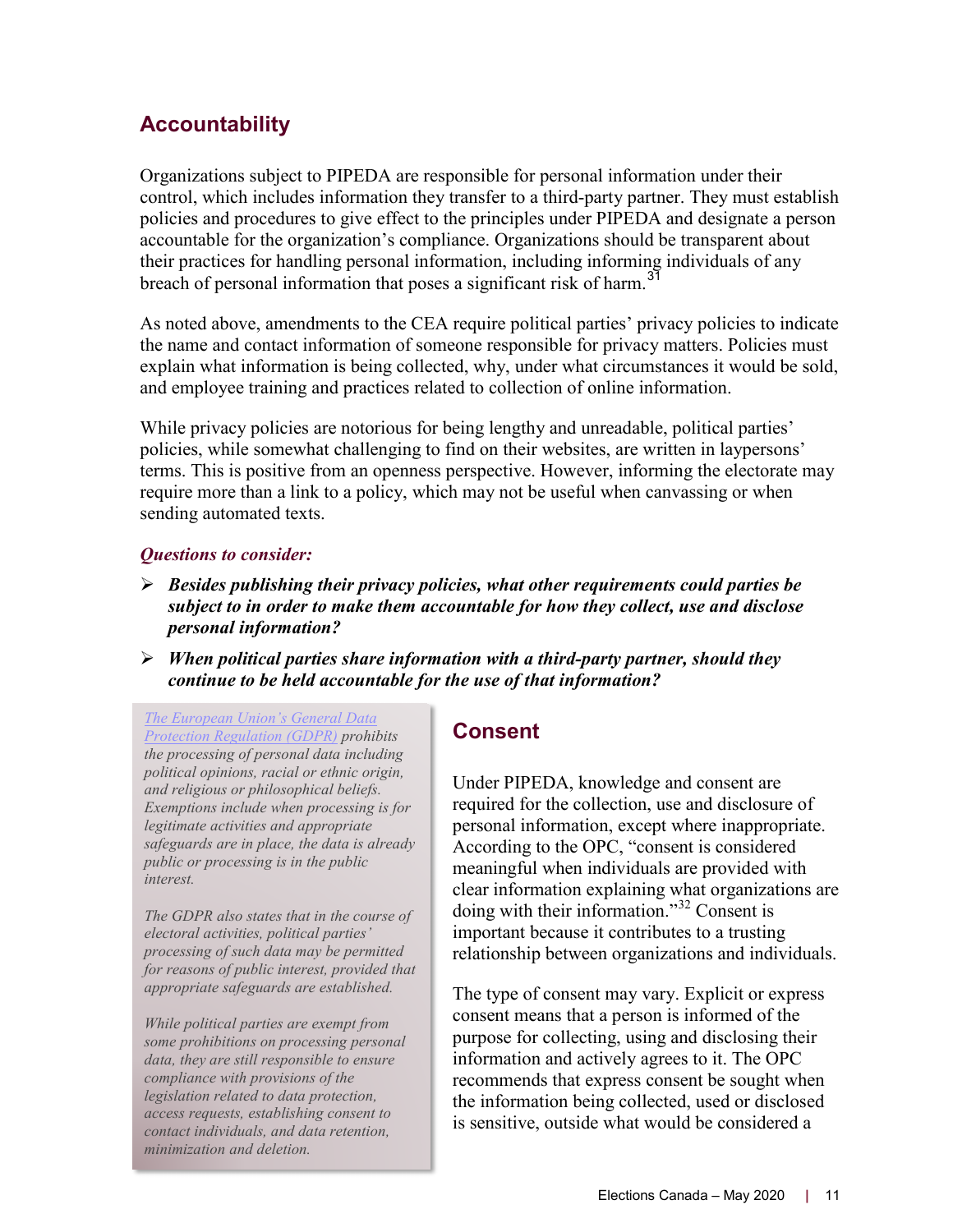reasonable expectation, or could result in the risk of significant harm.<sup>[33](#page-20-1)</sup> In other instances, consent may be implicit or implied, such as when the purpose is obvious.<sup>[34](#page-20-2)</sup> In some instances it may not be appropriate to collect, use or disclose personal information even with consent.<sup>[35](#page-20-3)</sup> Consent may also be withdrawn.

In the case of political parties in British Columbia that are subject to the PIPA, the BC Privacy Commissioner has recommended that when canvassing door to door, parties obtain express consent to collect information about gender, religion and ethnicity.<sup>[36](#page-20-4)</sup> He also notes that parties do not have implied consent to develop voter profiles or predict voting behaviour, because this data analysis would not be obvious to a reasonable voter.<sup>[37](#page-20-5)</sup>

As highlighted in a joint investigation into a BC firm that delivered micro-targeted ads on behalf of several Canadian political campaigns, appropriate consent must be obtained at the time of collection for all uses by the organization that originally collected the information or by any organization the information may be shared with. For example, if a party collected contact information for the purposes of keeping an elector up to date on a campaign, it should not share the information for the purposes of conducting data analysis or profiling without express consent.<sup>[38](#page-20-6)</sup>

Canada's Anti-Spam Legislation is instructive regarding where a party/candidate has "implied consent" to send messages to persons with whom it has an existing non-business relationship. For example, if a person is a donor, is a volunteer or attended a meeting organized by a party/candidate, they are considered to have provided implied consent to a political party or candidate to receive a message. Implied consent is only valid if the relationship is established within the two years preceding the message.<sup>[39](#page-20-7)</sup>

How organizations obtain consent may vary depending on how they interact with individuals (i.e., online consent may be provided by checking a box or by continuing to peruse a website, whereas in person it may be provided in writing, verbally or by voluntarily providing information). In certain circumstances, obtaining consent may not be possible in practice. For example, information can be collected in greater volume and velocity than before, as is the case with search engine indexing websites and big data analytics.<sup>[40](#page-20-8)</sup>

In its September 2017 report on consent consultations, the OPC notes that achieving meaningful consent in the digital age has become increasingly difficult; the OPC recommends making consent more meaningful, providing alternatives to consent and improving governance. Similarly, in its recent PIPEDA paper, Innovation, Science and Economic Development Canada notes that the current consent model is challenged and may need to change. $41$ 

There are several exemptions<sup> $42$ </sup> to the requirement to seek consent, including when collecting, using or disclosing the information is in the interests of the individual; to investigate the contravention of a law or the breach of an agreement or fraud; or for journalistic, artistic or literary purposes. Consent is not required when the information is publicly available, as defined by the regulations.<sup>[43](#page-21-1)</sup> While some would appreciate that the regulations be updated to reflect today's digital reality (much of the information on the Internet is public), the OPC cautions that just because information is public does not mean there is no interest in protecting the information from misuse.<sup> $44$ </sup> The OPC recommends that Parliament consider modernizing the rules on publicly available information and consider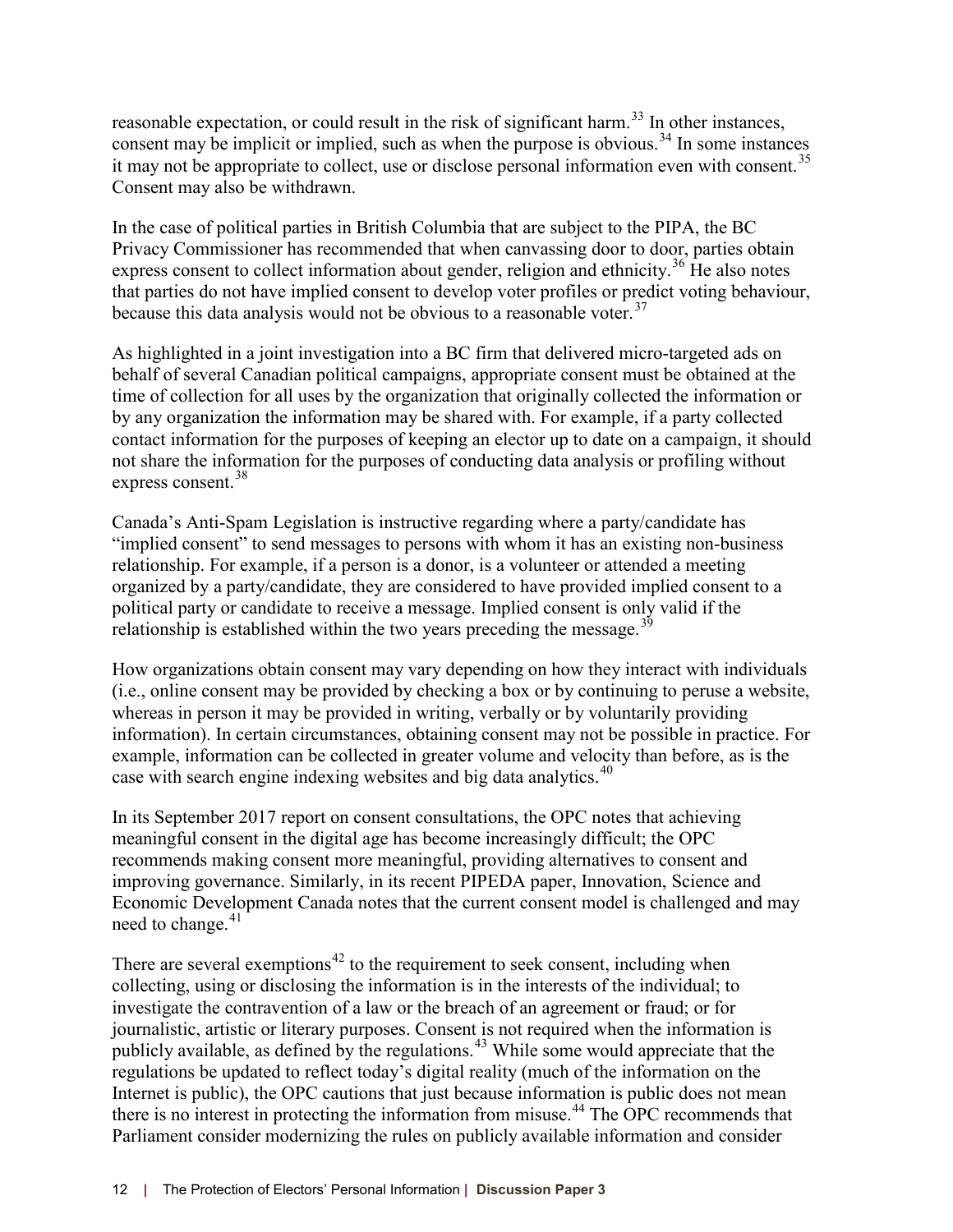examining the possibility of introducing exceptions where consent cannot be given or where societal benefits outweigh privacy incursions.<sup>[45](#page-21-3)</sup>

The BC Privacy Commissioner has recommended that parties collect publicly available personal information without consent only if there is a "reasonable connection" between the purpose of collection and the purpose for which the information is publicly available.<sup>[46](#page-21-4)</sup>

Consent is also not required for collection or disclosure if authorized by law, such as for the lists of electors and the statements of electors who voted, which are provided to political parties and candidates pursuant to the CEA.

#### *Questions to consider:*

- *Under what circumstances should an elector's consent be implicit or explicit? Should consent be required for the collection and use of publicly available information?*
- *Would any uses or disclosures of personal information be unacceptable, even with consent? Should such areas be expressly delineated by law?*
- *Should there be any regulation about how information that Elections Canada provides to parties can be combined with other sources of information?*
- *Should electors' consent be obtained for providing lists of electors and statements of electors who voted to political parties and candidates?*

### <span id="page-12-0"></span>**Identifying Purposes, Limiting Collection and Limiting Use, Disclosure and Retention**

At or before the time it is collected, organizations subject to PIPEDA must identify why they collect personal information; organizations must also limit its use, collection and disclosure to those identified purposes; and retain the information only as long as necessary to fulfill those purposes.<sup>[47](#page-21-5)</sup>

Parties have a legitimate need to collect and use personal information in order to better understand the electorate's needs, communicate with them and increase their own chances of electoral success. However, based on the breadth of information that may be collected, directly or indirectly, there may be a risk that voter profiles contain information that is beyond what is necessary for campaigning purposes, and that such information is shared for unrelated purposes. Limiting collection also reduces the impact of potential security breaches, as well as inaccurate data. In British Columbia, sensitive information such as religion, gender or ethnicity must not be collected (unless there is express consent to do so). [48](#page-21-6)

Recent amendments to the CEA require parties' privacy policies to be published online and to specify what information is collected and how it is used. However, not all transactions with parties, candidates or their volunteers occur online, and not all electors may be aware that policies exist. As such, and closely aligned to the principles of openness and consent, it is particularly important to identify why information is collected if the purpose is not directly linked to campaigning. For example, when signing a petition, individuals should be informed if their information may subsequently be used for any other purposes.<sup>[49](#page-21-7)</sup>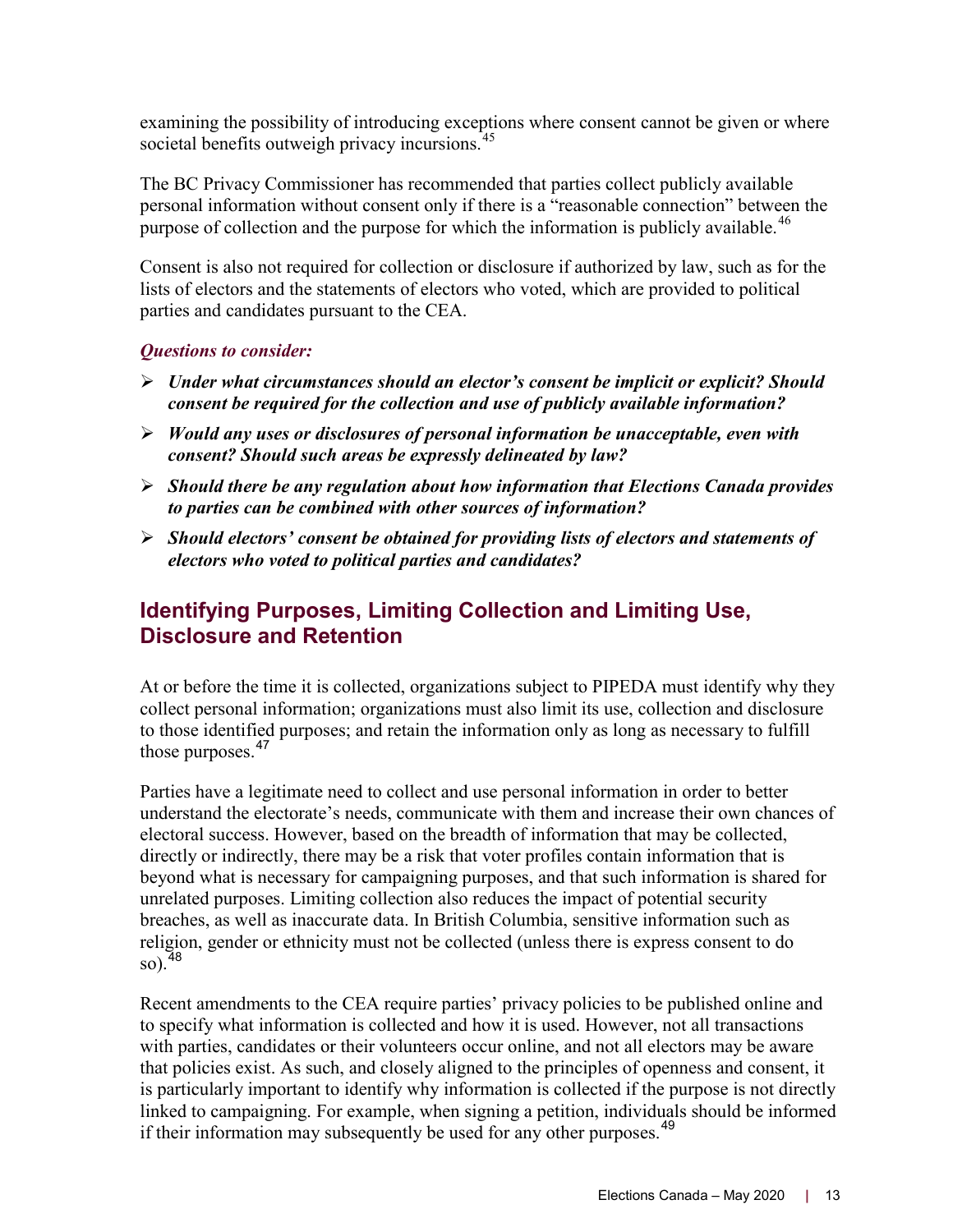Some have suggested that parties should delete data after every election<sup>[50](#page-21-8)</sup>; however, the ability to communicate with electors for political purposes may be necessary between elections. Collecting data again from scratch would pose an organizational burden and does not align with the fact that federal parties receive the voters' lists annually (for electoral districts where they ran a candidate). In addition, requiring deletion could hinder any enforcement measures after an election. However, there may be some instances, such as when a party is deregistered or ceases to exist, where deletion, or other measures to ensure personal information is protected, may be warranted.

Parties may transfer personal information to organizations for a number of reasons, such as supporting provincial parties in their electoral campaigns, processing donations, making automated phone calls, targeting ads on social media or doing data analysis. While parties may share information with a spectrum of organizations for different purposes, the recent amendments to the CEA require only that parties indicate whether they sell data. At the time of writing, none of the policies of parties currently represented in the House of Commons indicate to whom parties may disclose personal information.<sup>[51](#page-21-9)</sup> Given that parties now receive electronic statements of the vote in addition to lists of electors, their ability to share data, conduct data matching and target electors is increased.

#### *Questions to consider:*

- *Should there be mandatory restrictions on what type of information parties collect, including sensitive information such as religion or sexual orientation?*
- *Should there be restrictions on how long parties can retain personal information? How might that vary depending on the type of information (i.e., political opinions, financial information and address information)?*
- *To what extent should parties be subject to clarifying the purposes for which personal information is collected, used and disclosed?*
- *Should the CEA be amended to require that party privacy policies indicate under what circumstances a party may share personal information with a third party, such as provincial political parties?*

### <span id="page-13-0"></span>**Accuracy and Individual Access**

Organizations subject to fair information principles are responsible for ensuring that personal information is as accurate, complete and up to date as is necessary for the identified purposes, including by allowing individuals to challenge the information and have it amended, as appropriate. Upon request, an individual must be informed of the existence, use and disclosure of their personal information and must be given access to it.<sup>[52](#page-21-10)</sup>

In order to communicate with electors, there is a strong incentive for parties to maintain up-to-date accurate information on their supporters as well as non-supporters.<sup>[53](#page-21-11)</sup> It could be argued that parties' information is very accurate because they obtain lists of electors, because candidates and volunteers have connections to the local community, and because they go door to door collecting information. However, parties may not have perfect data, and as such they may also have an interest in allowing individuals to have access to their own information and to correct it.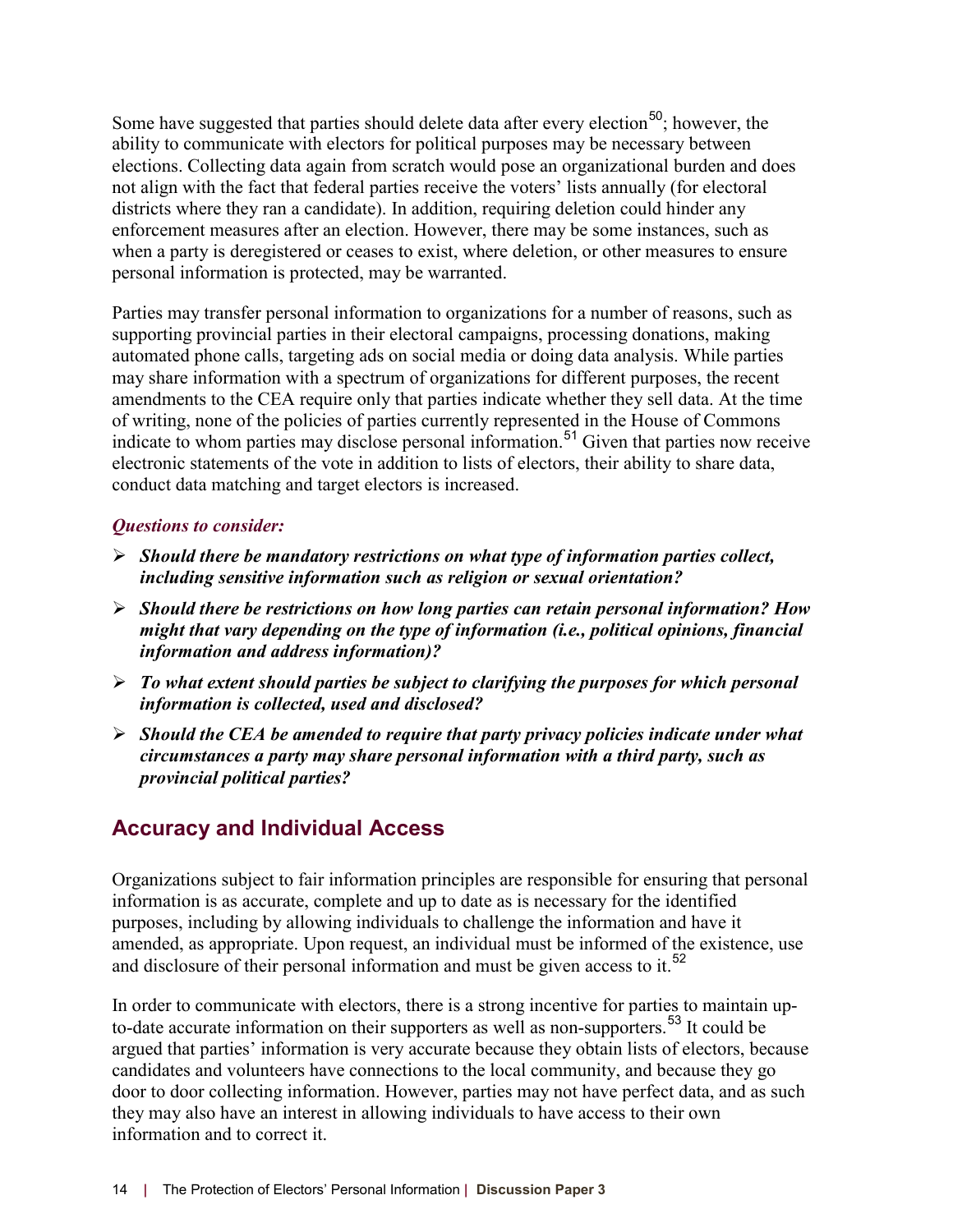PIPEDA requires that a refusal to provide access to information must be explained in writing. Schedule 1 states that "exceptions to the access requirement should be limited and specific ... [and] may include information that is prohibitively costly to provide, information that contains references to other individuals, information that cannot be disclosed for legal, security or commercial proprietary reasons, and information that is subject to solicitor-client or litigation privilege."<sup>[54](#page-21-12)</sup>

Unlike PIPEDA, BC's PIPA, which applies to provincial parties in British Columbia, contains a clause that permits organizations with commissioner approval to disregard frivolous and vexatious access requests.<sup>[55](#page-21-13)</sup> Such a provision could limit the risk that the right to access is used by political opponents to inundate their rivals' operations.

Lastly, the concepts of a right to data portability and the right to be forgotten have emerged following the passage of the GDPR. While there are complex challenges related to implementing either approach in the Canadian context, the right to access is the starting point for each. Through a right to access, individuals may obtain and move their data to a competitive organization or they may request that their data be deleted (or deindexed). However, political parties do not operate as private sector competitors or search engines. They have a legitimate need to retain information on persons who are not their members or even supporters to compete effectively in the electoral process.

#### *Questions to consider:*

- *Should Canadians have the right to access their personal information from political parties?*
- *Are there circumstances when it would be legitimate for political parties to decline access?*

### <span id="page-14-0"></span>**Safeguarding Personal Information**

Organizations subject to PIPEDA are required to employ safeguards to protect personal information against loss or theft and from unauthorized access, disclosure, copying, use or modification. Safeguards should be proportionate to the sensitivity of the information.<sup>[56](#page-22-0)</sup>

Following reports by the Communications Security Establishment, as well as increased funding in Budget 2019 to assist parties with cyber security efforts, it is clear that protecting against security risks to party databases is a priority of the government. It is also in parties' best interests not to be subject to a cyber attack or breach that could result in embarrassment or appearance of mismanagement, as mitigating such risks upholds the integrity of the electoral process. Privacy policies must include statements about how parties protect personal

*In the [2019 federal budget,](https://www.budget.gc.ca/2019/docs/plan/chap-04-en.html#Safeguarding-the-Integrity-of-Our-Institutions-and-Infrastructure) the government proposed to provide the Communications Security Establishment with additional funding of up to \$4.2 million over three years, starting in 2019–2020, to provide cyber security advice and guidance to Canadian political parties and election administrators.*

information they collect. As noted above, Elections Canada (EC) has issued guidelines for safeguarding the lists of electors, whereas many of those guidelines are enshrined in provincial and territorial election laws.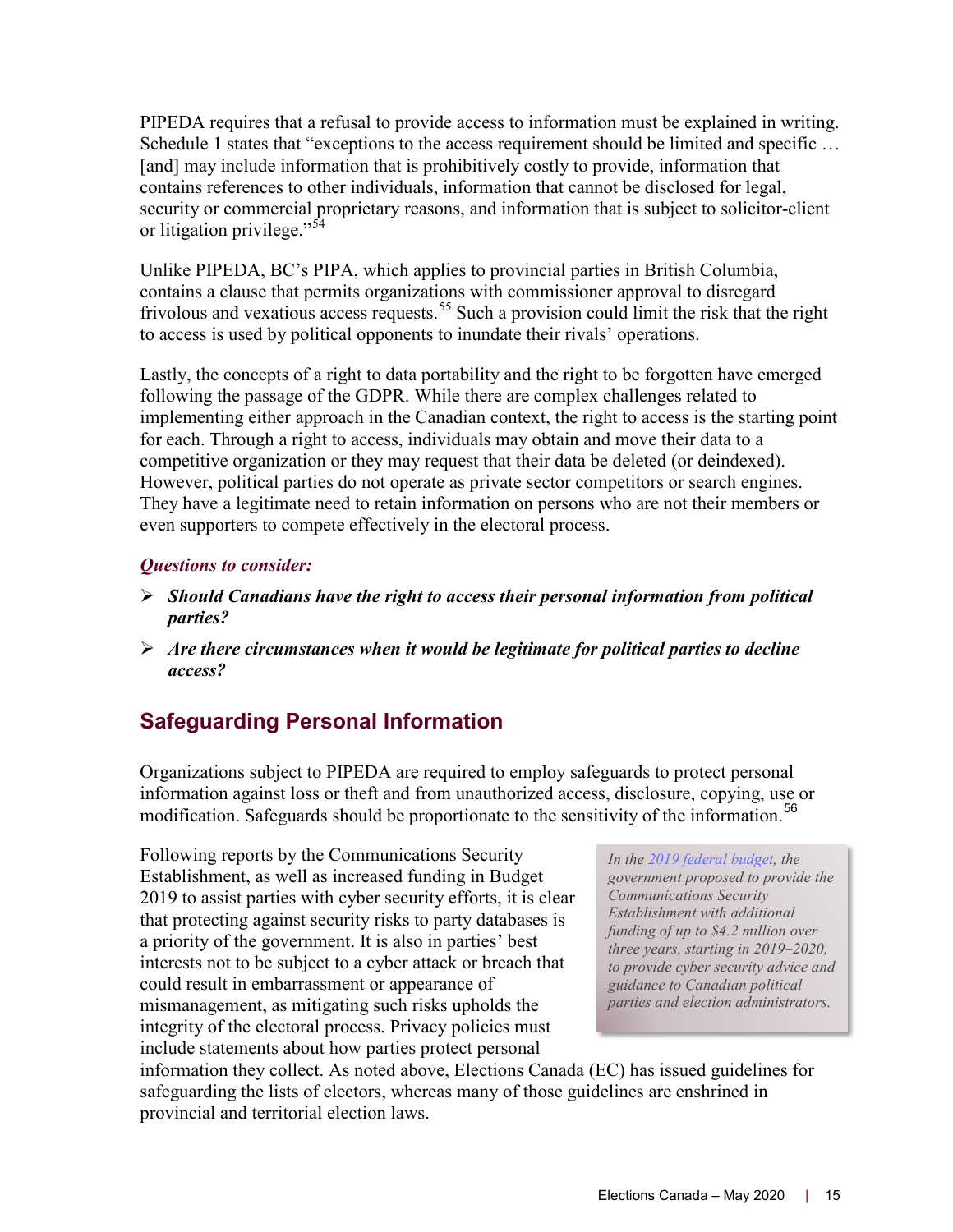Aside from foreign cyber threats, inappropriate access and use of data may happen via party insiders. Improper communication with electors during the 2011 federal election allegedly stemmed from unauthorized access to a party database.<sup>[57](#page-22-1)</sup> On the other hand, broad access to personal information by their volunteers enables parties to connect with and mobilize voters.

Since 2018, in cases where a breach of security safeguards creates a real risk of significant harm, PIPEDA requires not only that organizations report the breach to the OPC, but also that they notify all affected individuals. Breach notification requires striking the right balance between organizational flexibility and how prescriptive regulations should be.<sup>[58](#page-22-2)</sup> Depending on how they are formulated, breach notification requirements could pose an organizational burden to smaller parties. There are also penalties for organizations that knowingly fail to report a breach, which could be ruinous for a smaller party. Also, in contrast to PIPEDA, EC guidelines for the lists of elections encourage parties and candidates to report privacy breaches of the lists of electors to EC, not to concerned individuals.

#### *Questions to consider:*

- *Should the CEA impose mandatory security requirements on parties/candidates who receive the lists of electors?*
- *Beyond legislating safeguards, what can be done to protect personal information held by political parties? How can parties manage their information holdings to safeguard information while also enabling campaign workers or volunteers to use that information to communicate with electors?*
- *Could there be any challenges when applying PIPEDA's breach notification requirements to political parties? Should there be variations for political parties and/or candidates?*

### <span id="page-15-0"></span>**Challenging Compliance**

Under PIPEDA, individuals should be able to contact someone within an organization who is accountable if they have a complaint about its compliance with these principles or to lodge a complaint with a regulatory body that regulates the organization.<sup>[59](#page-22-3)</sup> Further to amendments to the CEA, contact information of the person accountable is to be made public in parties' privacy policies. However, it is not clear whether parties have instituted complaints or grievance procedures should an individual contact them about how their personal information was or is being handled.<sup>[60](#page-22-4)</sup>

This principle is reflective of PIPEDA's compliance model in which, prior to a formal investigation, individuals are encouraged to resolve complaints with the organization directly. Should a dispute not be resolved independently, the OPC conducts an investigation and issues a decision. However, the OPC cannot order an organization to comply. It largely relies on public shaming, audits, compliance agreements and, for certain violations, the courts<sup>[61](#page-22-5)</sup>

In order to promote compliance with the fair information principles, the Standing Committee on Access to Information, Privacy and Ethics, privacy commissioners, the CEO and academics have recommended that parties be subject to some form of external oversight.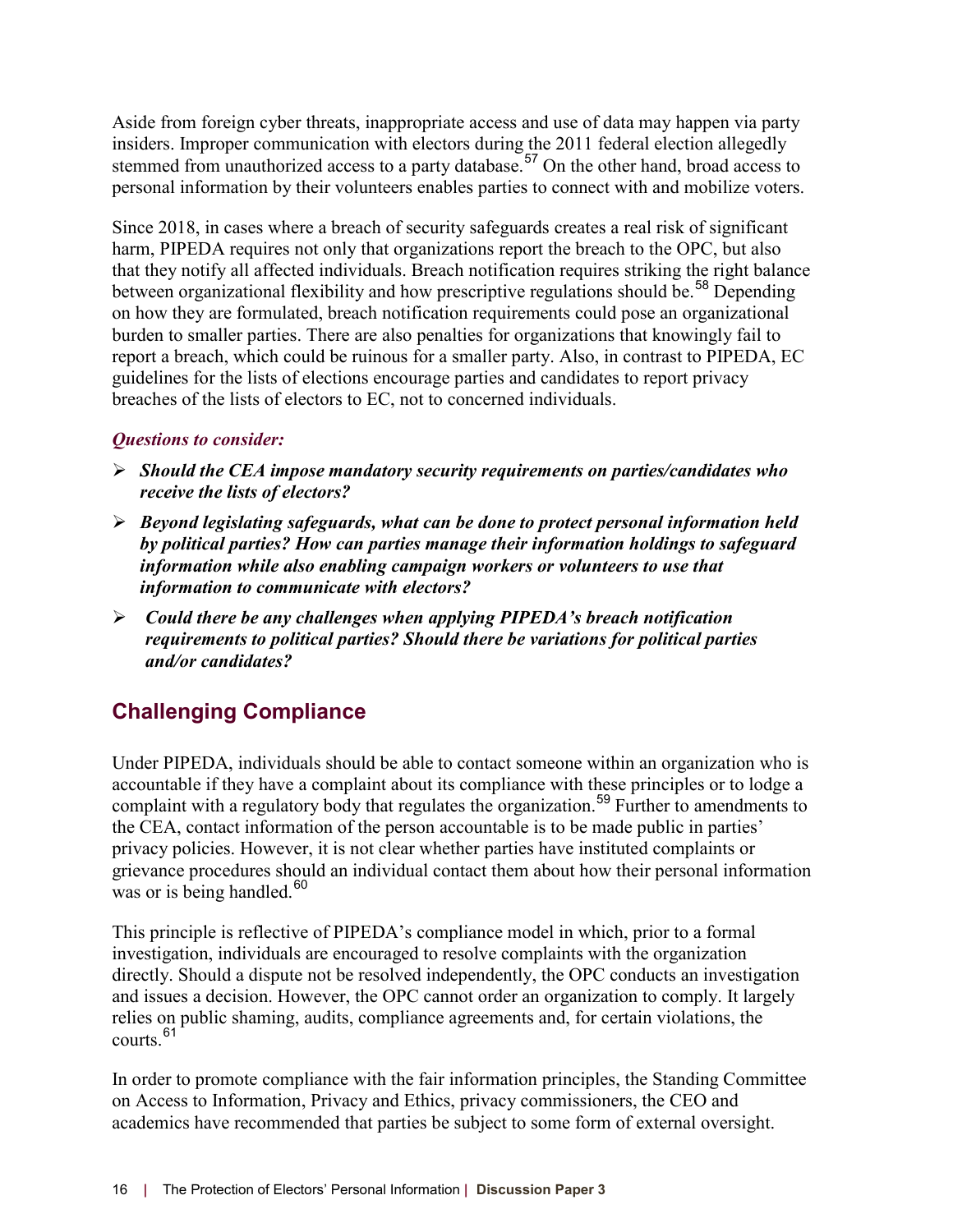While EC receives parties' privacy policies to maintain their registered status, the CEO has noted that the OPC is best suited to provide oversight over whether parties are indeed following the claims made in their policies.

Related to oversight are the potential penalties for non-compliance. Under PIPEDA, many have recommended that enforcement powers be enhanced to protect privacy in the digital age.<sup>[62](#page-22-6)</sup> Under the CEA, penalties range broadly, depending on the nature of the offence. Administrative monetary penalties were recently introduced to promote compliance, instead of punishing offenders for minor violations. In other instances, such as the voter contact registry, the CRTC's enforcement options range from warning letters to negotiated undertakings or financial penalties.<sup>[63](#page-22-7)</sup> It is also an offence to knowingly use the lists of electors for unauthorized purposes (that is, anything other than communicating with electors, soliciting contributions or recruiting members); the penalty is a fine of not more than \$10,000 or one year in prison, or both. [64](#page-22-8)

Another option may include voluntary codes of practice.<sup>[65](#page-22-9)</sup> A voluntary code may be more palatable to political parties than legislated change, while at the same time moving towards increasing electors' privacy.

This is not to say that oversight cannot be shared, but that it is important to determine whether one or a mix of existing or new regimes is best suited to protect electors' privacy so that Canadians can continue to trust their electoral process.

#### *Questions to consider:*

- *What type of privacy compliance model is best suited for political parties? Which body should provide oversight? Should parties be audited? What is the appropriate role for electoral management bodies, data protection authorities or other regulators?*
- *What should be the nature of offences and penalties, if any?*
- *Should there be recourses for individuals when their personal information is not treated in accordance with fair information principles?*
- *Would a code of practice that political parties have agreed to be more appropriate than legislative action? Who should lead the development of such a code?*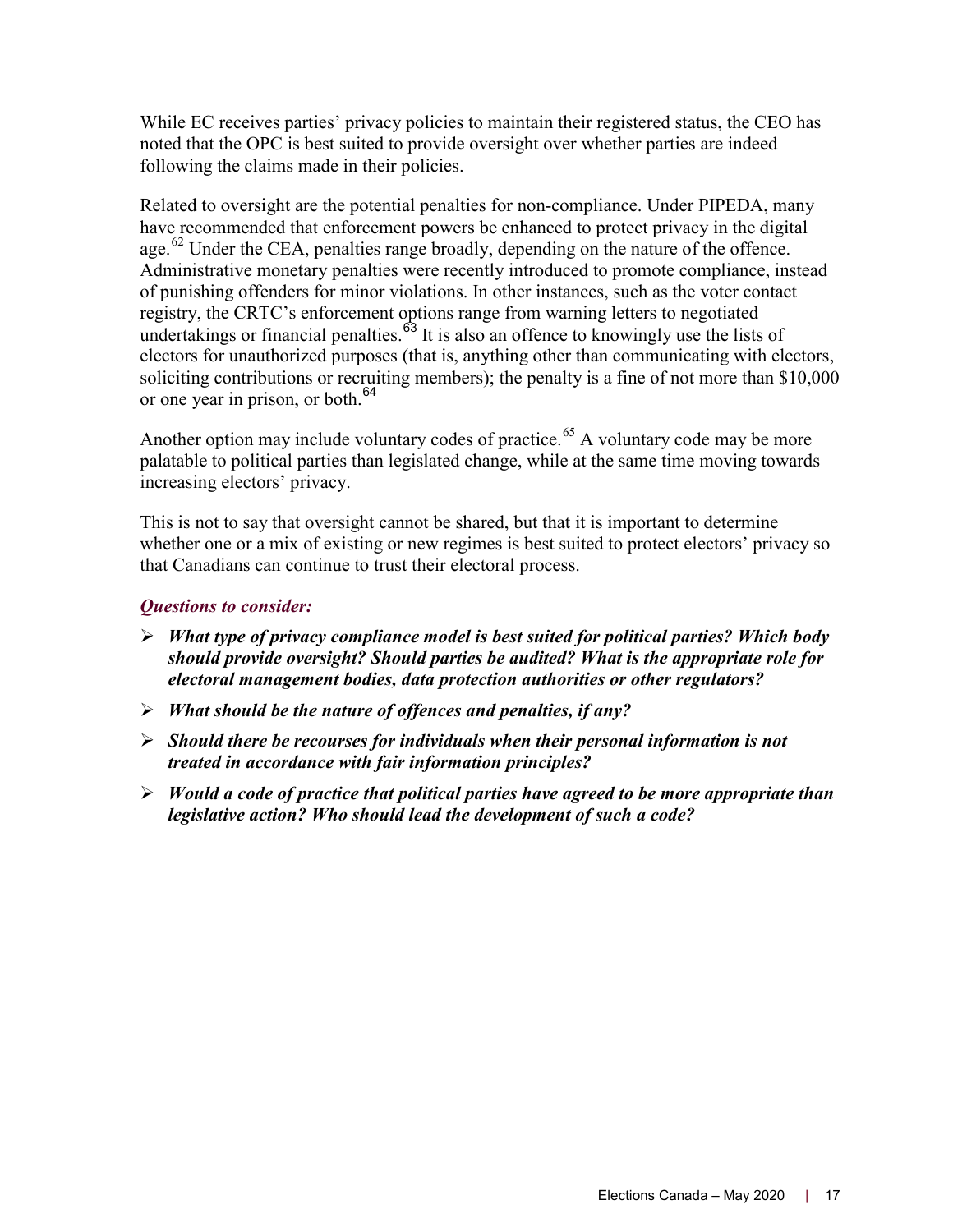### **Endnotes**

<span id="page-17-1"></span><sup>1</sup> The Chief Electoral Officer (CEO) of Canada, the Directeur Général des Élections du Québec, the federal, provincial and territorial privacy commissioners, the House of Commons Standing Committee on Access to Information, Privacy and Ethics (ETHI), as well as numerous academics have called for political parties to be subject to fair information principles.

<span id="page-17-0"></span> $\overline{a}$ 

Minister of Democratic Institutions Karina Gould has noted that subjecting political parties to privacy regulation requires further study to reach a balance between electors' privacy rights and the needs of parties to communicate with electors. The Minister said that, while ETHI recommended that parties be subject to privacy rules, the Standing Committee on Procedure and House Affairs (PROC) should study how privacy rules should be implemented to ensure that parties can engage with voters but have a regulatory framework that provides oversight.

Gould, Hon. Karina, and Hon. Navdeep Bains. "Government Response." (No date). [https://www.ourcommons.ca/DocumentViewer/en/42-1/ETHI/report-17/response-8512-421-502/](https://www.ourcommons.ca/DocumentViewer/en/42-1/ETHI/report-17/response-8512-421-502); Radio-Canada. « Que font les partis politiques de vos données personnelles? » April 7, 2019. [https://ici.radio](https://ici.radio-canada.ca/nouvelle/1162731/partis-politiques-utilisation-donnees-personnelles)[canada.ca/nouvelle/1162731/partis-politiques-utilisation-donnees-personnelles/](https://ici.radio-canada.ca/nouvelle/1162731/partis-politiques-utilisation-donnees-personnelles)

<span id="page-17-2"></span><sup>2</sup> The Cambridge Analytica scandal involved Facebook users' personal information being used without their knowledge or consent. A third-party app offered a cash reward for participating in an online survey about personality. The app directly reached approximately 320,000 users. Facebook's settings allowed the app to access the respondents' friends' page likes as well, resulting in a global network of up to 87 million users' data (including the data of 620,000 Canadians). This personal information was used to develop voter profiles and send targeted messages during the Brexit referendum and the US presidential election in 2016. It raised questions about the implications of digital campaigning and how it should be regulated.

Federal Trade Commission. FTC Sues Cambridge Analytica. July 24, 2019. [https://www.ftc.gov/news](https://www.ftc.gov/news-events/press-releases/2019/07/ftc-sues-cambridge-analytica-settles-former-ceo-app-developer/)[events/press-releases/2019/07/ftc-sues-cambridge-analytica-settles-former-ceo-app-developer/;](https://www.ftc.gov/news-events/press-releases/2019/07/ftc-sues-cambridge-analytica-settles-former-ceo-app-developer/) UK Information Commissioner's Office. *Investigation into the Use of Data Analytics in Political Campaigns.* Report. 2018. 26. [https://ico.org.uk/media/action-weve-taken/2260271/investigation-into-the-use-of-data-analytics-in-political](https://ico.org.uk/media/action-weve-taken/2260271/investigation-into-the-use-of-data-analytics-in-political-campaigns-final-20181105.pdf)[campaigns-final-20181105.pdf;](https://ico.org.uk/media/action-weve-taken/2260271/investigation-into-the-use-of-data-analytics-in-political-campaigns-final-20181105.pdf) Standing Committee on Access to Information, Privacy and Ethics. *Addressing Digital Privacy Vulnerabilities and Potential Threats to Canada's Democratic Electoral Process.* Report. 2018. [https://www.ourcommons.ca/Content/Committee/421/ETHI/Reports/RP9932875/ethirp16/ethirp16-e.pdf;](https://www.ourcommons.ca/Content/Committee/421/ETHI/Reports/RP9932875/ethirp16/ethirp16-e.pdf) Scott, Mark. "Cambridge Analytica Helped 'Cheat' Brexit Vote and US Election, Claims Whistleblower." Politico. March 27, 2018[. https://www.politico.eu/article/cambridge-analytica-chris-wylie-brexit-trump-britain-data](https://www.politico.eu/article/cambridge-analytica-chris-wylie-brexit-trump-britain-data-protection-privacy-facebook/)[protection-privacy-facebook/;](https://www.politico.eu/article/cambridge-analytica-chris-wylie-brexit-trump-britain-data-protection-privacy-facebook/) Embury-Dennis, Tom, and Andrew Griffin. "Facebook Facing Maximum £500,000 by UK Privacy Watchdog over Breach of Data Laws." The Independent. July 11, 2018. [https://www.independent.co.uk/news/uk/home-news/facebook-data-uk-election-brexit-referendum-fake-news](https://www.independent.co.uk/news/uk/home-news/facebook-data-uk-election-brexit-referendum-fake-news-fine-commissioners-office-watchdog-a8441301.html)[fine-commissioners-office-watchdog-a8441301.html/;](https://www.independent.co.uk/news/uk/home-news/facebook-data-uk-election-brexit-referendum-fake-news-fine-commissioners-office-watchdog-a8441301.html) Radio-Canada. « Que font les partis politiques de vos données personnelles? » April 7, 2019. [https://ici.radio-canada.ca/nouvelle/1162731/partis-politiques](https://ici.radio-canada.ca/nouvelle/1162731/partis-politiques-utilisation-donnees-personnelles/)[utilisation-donnees-personnelles/](https://ici.radio-canada.ca/nouvelle/1162731/partis-politiques-utilisation-donnees-personnelles/)

<span id="page-17-3"></span><sup>3</sup> Report on the Investigation into Russian Interference in the 2016 Presidential Election. March 2019. <https://www.justice.gov/storage/report.pdf>

<span id="page-17-4"></span><sup>4</sup> Office of the Privacy Commissioner of Canada, 2018–19 Survey of Canadians on Privacy. March 2019. [https://www.priv.gc.ca/en/opc-actions-and-decisions/research/explore-privacy-research/2019/por\\_2019\\_ca/](https://www.priv.gc.ca/en/opc-actions-and-decisions/research/explore-privacy-research/2019/por_2019_ca/)

<span id="page-17-5"></span><sup>5</sup> Elections Canada. Survey of Electors on Communications with Electors. March 2013. [https://www.elections.ca/res/cons/sece/sece\\_e.pdf](https://www.elections.ca/res/cons/sece/sece_e.pdf)

<span id="page-17-6"></span><sup>6</sup> Gruzd, Anatoliy, Jenna Jacobson, Philip Mai, and Elizabeth Dubois. "Social Media Privacy in Canada." *Ryerson University Social Media Lab* (2018): 9. https://papers.ssrn.com/sol3/papers.cfm?abstract\_id=3195503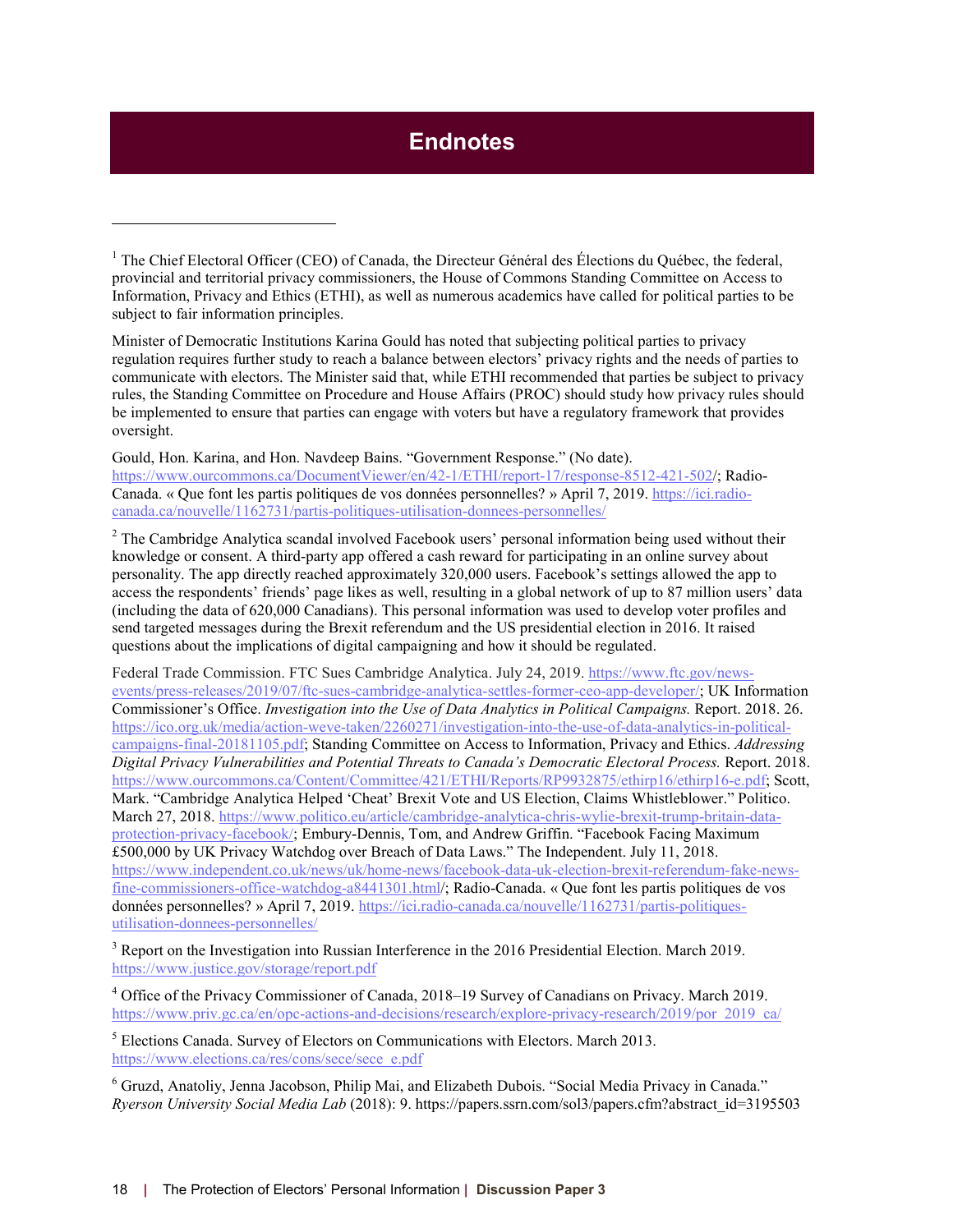<span id="page-18-0"></span><sup>7</sup> Esselment, Anna Lennox. "Perceptions of Parties in an Era of Big Data and Social Media: Data, Privacy, and the Ontario 2018 Election." University of Waterloo, 2019.

<span id="page-18-1"></span><sup>8</sup> Henry, Victoria. Open Media. June 12, 2018. [https://openmedia.org/en/72-people-canada-support-stronger](https://openmedia.org/en/72-people-canada-support-stronger-privacy-rules-political-parties)[privacy-rules-political-parties/](https://openmedia.org/en/72-people-canada-support-stronger-privacy-rules-political-parties)

<span id="page-18-2"></span><sup>9</sup> Personal information is defined in the *Personal Information Protection and Electronic Documents Act* and the *Privacy Act* as "information about an identifiable individual." *Personal Information Protection and Electronic Documents Act*, c. 5, s. 2(1) (S.C. 2000)[. https://laws-lois.justice.gc.ca/eng/acts/P-8.6/;](https://laws-lois.justice.gc.ca/eng/acts/P-8.6/) *Privacy Act*, c. P-21, s. 3 (R.S.C. 1985)[. https://laws-lois.justice.gc.ca/eng/acts/p-21/.](https://laws-lois.justice.gc.ca/eng/acts/p-21/) Office of the Privacy Commissioner of Canada, Summary of Privacy Laws in Canada, January 2018. [https://www.priv.gc.ca/en/privacy-topics/privacy-laws-in](https://www.priv.gc.ca/en/privacy-topics/privacy-laws-in-canada/02_05_d_15/)[canada/02\\_05\\_d\\_15/.](https://www.priv.gc.ca/en/privacy-topics/privacy-laws-in-canada/02_05_d_15/) Note that there is one exception to PIPEDA's coverage to organizations engaged in commercial activities listed in Schedule 4: the World Anti-Doping Agency.

<span id="page-18-3"></span> $10$  For an overview of the reasoning in the case, see Teresa Scassa, Decision Paves the Way for Federal Riding Associations in BC to Be Subject to BC's Data Protection Laws. August 30, 2019. [http://www.teresascassa.ca/index.php?option=com\\_k2&view=item&id=313:decision-paves-the-way-for](http://www.teresascassa.ca/index.php?option=com_k2&view=item&id=313:decision-paves-the-way-for-federal-riding-associations-in-bc-to-be-subject-to-bcs-data-protection-laws&Itemid=80)[federal-riding-associations-in-bc-to-be-subject-to-bcs-data-protection-laws&Itemid=80/](http://www.teresascassa.ca/index.php?option=com_k2&view=item&id=313:decision-paves-the-way-for-federal-riding-associations-in-bc-to-be-subject-to-bcs-data-protection-laws&Itemid=80)

<span id="page-18-4"></span><sup>11</sup> Elections Canada. "Description of the National Register of Electors." July 17, 2019. [https://www.elections.ca/content.aspx?section=vot&dir=reg/des&document=index&lang=e#optout/](https://www.elections.ca/content.aspx?section=vot&dir=reg/des&document=index&lang=e#optout)

<span id="page-18-5"></span><sup>12</sup> See an overview of privacy at Elections Canada for further details: [https://www.elections.ca/content.aspx?section=abo&dir=pri&document=index&lang=e/](https://www.elections.ca/content.aspx?section=abo&dir=pri&document=index&lang=e)

<span id="page-18-6"></span><sup>13</sup> *Canada Elections Act*, c. 9, s. 44(2) (S.C. 2000). [https://laws-lois.justice.gc.ca/eng/acts/E-2.01/;](https://laws-lois.justice.gc.ca/eng/acts/E-2.01/) for an overview of provincial and territorial lists of electors, see Élections Québec. *Partis politiques et protection des renseignements personnels: Exposé de la situation québécoise, perspectives comparées et recommandations.*  Report. 2019. 33. [https://www.electionsquebec.qc.ca/english/news-detail.php?id=6299/](https://www.electionsquebec.qc.ca/english/news-detail.php?id=6299)

<span id="page-18-7"></span><sup>14</sup> For example, see Nova Scotia, *Elections Act*, c. 50, s. 62(1) (S.N.S.).

 $\overline{a}$ 

[https://nslegislature.ca/sites/default/files/legc/statutes/elections.pdf;](https://nslegislature.ca/sites/default/files/legc/statutes/elections.pdf) Manitoba, *The Elections Act*, c. E30, s. 63.9(5) (C.C.S.M. 2006)[. https://web2.gov.mb.ca/laws/statutes/ccsm/e030e.php#63.1/](https://web2.gov.mb.ca/laws/statutes/ccsm/e030e.php#63.1); Alberta, *Election Act*, c. E-1, s. 18(7) (R.S.A.)[. http://www.qp.alberta.ca/documents/Acts/E01.pdf;](http://www.qp.alberta.ca/documents/Acts/E01.pdf) British Columbia, *Election Act*, c. 106, s. 51(3) (R.S.B.C. 1996).

[http://www.bclaws.ca/civix/document/id/complete/statreg/96106\\_04#division\\_d2e4406/](http://www.bclaws.ca/civix/document/id/complete/statreg/96106_04#division_d2e4406)

<span id="page-18-8"></span><sup>15</sup> For example, see Nova Scotia, *Elections Act*, c. 50, s. 62(2) (S.N.S.). [https://nslegislature.ca/sites/default/files/legc/statutes/elections.pdf;](https://nslegislature.ca/sites/default/files/legc/statutes/elections.pdf) Northwest Territories; *Elections and Plebiscite Act*, c. 15, s. 75(3) (S.N.W.T. 2006). [https://www.electionsnwt.ca/sites/electionsnwt/files/2018-11-](https://www.electionsnwt.ca/sites/electionsnwt/files/2018-11-20_elections_and_plebiscites_act.pdf) 20 elections and plebiscites act.pdf

<span id="page-18-9"></span><sup>16</sup> For example, see Manitoba, *The Elections Act*, c. E30, s. 63.9(2) (C.C.S.M. 2006). [https://web2.gov.mb.ca/laws/statutes/ccsm/e030e.php#63.1/](https://web2.gov.mb.ca/laws/statutes/ccsm/e030e.php#63.1); Alberta, *Election Act*, c. E-1, s. 19.1(2) (R.S.A.). <http://www.qp.alberta.ca/documents/Acts/E01.pdf>

<span id="page-18-10"></span><sup>17</sup> For example, see Manitoba, *The Elections Act*, c. E30, s. 63.9(1) (C.C.S.M. 2006). [https://web2.gov.mb.ca/laws/statutes/ccsm/e030e.php#63.1/](https://web2.gov.mb.ca/laws/statutes/ccsm/e030e.php#63.1); Alberta, *Election Act*, c. E-1, s. 19.1(1) (R.S.A.). [http://www.qp.alberta.ca/documents/Acts/E01.pdf;](http://www.qp.alberta.ca/documents/Acts/E01.pdf) Yukon, *Elections Act*, c. 63, s. 49.13(1) (R.S.Y. 2002). [http://www.gov.yk.ca/legislation/acts/elections\\_c.pdf](http://www.gov.yk.ca/legislation/acts/elections_c.pdf)

<span id="page-18-11"></span><sup>18</sup> *Election Act*, c. E-3.3, s. 40.38.3 (C.Q.L.R.). [http://legisquebec.gouv.qc.ca/en/showdoc/cs/E-](http://legisquebec.gouv.qc.ca/en/showdoc/cs/E-3.3?langCont=en#ga:l_ii_1-h1)[3.3?langCont=en#ga:l\\_ii\\_1-h1/](http://legisquebec.gouv.qc.ca/en/showdoc/cs/E-3.3?langCont=en#ga:l_ii_1-h1)

<span id="page-18-12"></span><sup>19</sup> Elections Canada. "Guidelines for Use of the Lists of Electors." August 1, 2019. [https://www.elections.ca/content.aspx?section=pol&document=page4&dir=ann/loe\\_2019&lang=e/](https://www.elections.ca/content.aspx?section=pol&document=page4&dir=ann/loe_2019&lang=e)

<span id="page-18-13"></span><sup>20</sup> See *Canada Elections Act*, s. 541.1 and s. 162 (i.1).

<span id="page-18-14"></span> $21$  Party registration includes such benefits as the ability to issue tax receipts for contributions, have the party name appear on an election ballot, reimbursement of election expenses, allocation of broadcasting time, ability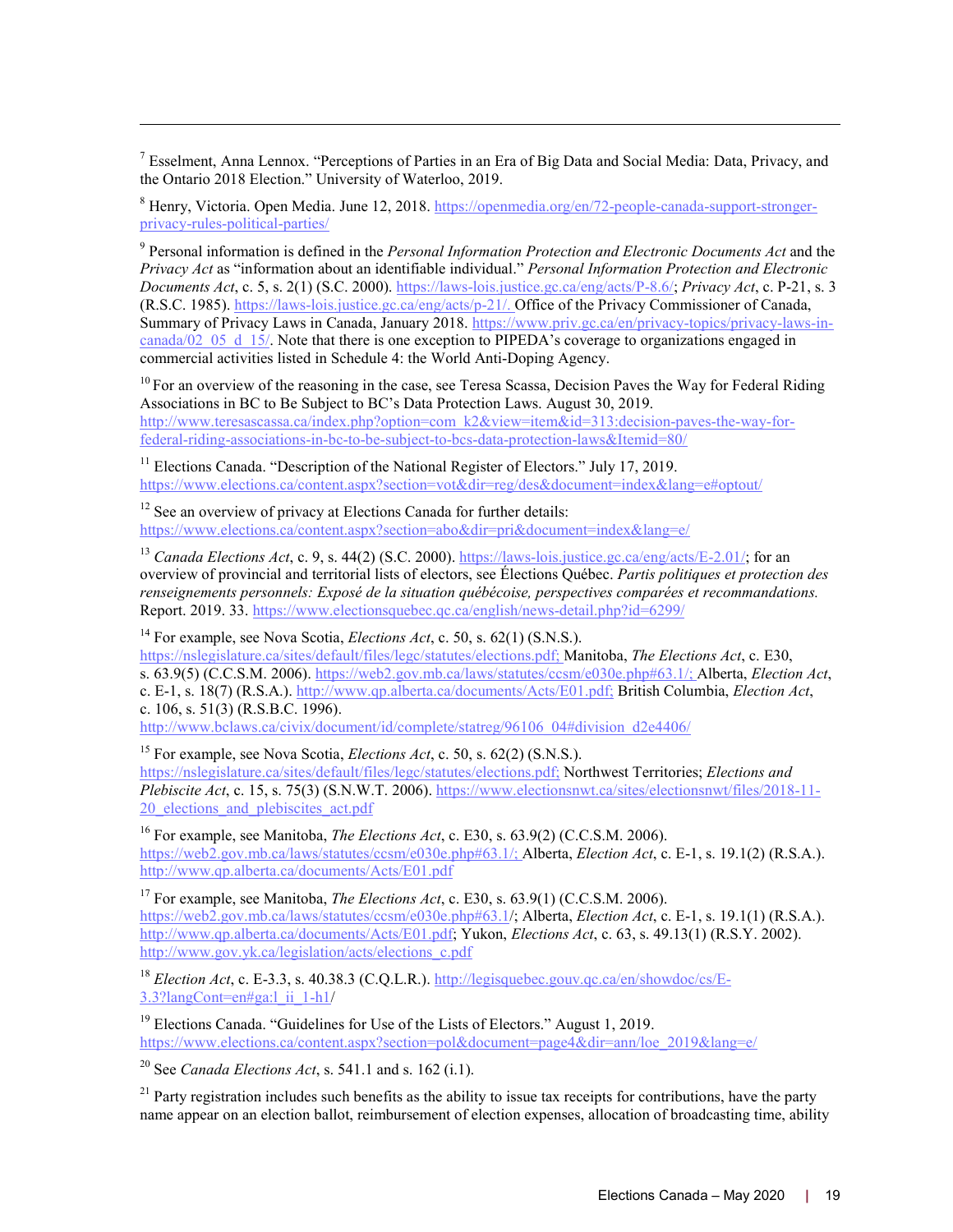to provide the returning officer with the names of suitable persons to act as election officers, and receipt of the annual lists of electors for electoral districts where they ran confirmed candidates in the previous election.

Elections Canada. "Registration of Federal Political Parties." (No date). [https://www.elections.ca/content.aspx?section=pol&dir=pol/bck&document=index&lang=e/](https://www.elections.ca/content.aspx?section=pol&dir=pol/bck&document=index&lang=e)

<span id="page-19-0"></span><sup>22</sup> *Canada Elections Act*, c. 9, s. 385(2) (S.C. 2000).<https://laws-lois.justice.gc.ca/eng/acts/E-2.01/>

<span id="page-19-1"></span> $^{23}$  BC's legislation defines a privacy policy as a policy that sets out "reasonable security arrangements" in respect of personal information. The template includes the scope of the policy (to whom and to what it applies); restrictions on use of personal information; responsibilities of the recipients of the personal information; security (including precautions taken to ensure the security and confidentiality of personal information); disposition of personal information; tracking of distribution; loss, theft or unauthorized access; and compliance audits.

*Election Act*, c. 106, s. 275(4.3) (R.S.B.C. 1996).

 $\overline{a}$ 

[http://www.bclaws.ca/civix/document/id/complete/statreg/96106\\_04#division\\_d2e4406/](http://www.bclaws.ca/civix/document/id/complete/statreg/96106_04#division_d2e4406); Elections BC. "Privacy Policy Template for Political Parties." 2015[. https://elections.bc.ca/docs/privacy/00157.pdf;](https://elections.bc.ca/docs/privacy/00157.pdf) Elections BC. "Privacy Policy Acceptance Criteria." 2016.<https://elections.bc.ca/docs/privacy/00158.pdf>

<span id="page-19-2"></span> $^{24}$  Guidelines provide for minimum criteria to be included in parties' privacy policies. These include the scope and application of the policy; restrictions on use of the lists of electors, including the relevant provisions of the Ontario *Election Act* and measures implemented to track the distribution of lists and administer written acknowledgement forms (which must be signed by each person authorized to receive the list and state that the person understands how the list is to be used and protected); privacy requirements (including the measures implemented to ensure compliance with the privacy requirements); and roles and responsibilities of the Chief Privacy Officer and all political entity representatives.

*Election Act*, c. E.6, s. 17.6 (R.S.O. 1990). [https://www.ontario.ca/laws/statute/90e06/](https://www.ontario.ca/laws/statute/90e06); Elections Ontario. "Guidelines for the Use of Electoral Products." 2019.

[https://www.elections.on.ca/content/dam/NGW/sitecontent/2017/resources/policies/Guidelines%20For%20the](https://www.elections.on.ca/content/dam/NGW/sitecontent/2017/resources/policies/Guidelines%20For%20the%20Use%20of%20Electoral%20Products.pdf) [%20Use%20of%20Electoral%20Products.pdf](https://www.elections.on.ca/content/dam/NGW/sitecontent/2017/resources/policies/Guidelines%20For%20the%20Use%20of%20Electoral%20Products.pdf)

<span id="page-19-3"></span><sup>25</sup> See, for example, comments made by the Privacy Commissioner of Canada, stating before the House of Commons Standing Committee on Procedure and House Affairs that the new requirements in C-76 "fall short" of globally accepted fair information principles and that Bill C-76 "adds nothing of substance." June 5, 2018. [https://www.priv.gc.ca/en/opc-actions-and-decisions/advice-to-parliament/2018/parl\\_20180605/](https://www.priv.gc.ca/en/opc-actions-and-decisions/advice-to-parliament/2018/parl_20180605/)

<span id="page-19-4"></span><sup>26</sup> Elections Canada, Proposed Amendments to Bill C-76 Presented by the Acting Chief Electoral Officer to the Standing Committee on Procedure and House Affairs. May 28, 2018.

[https://www.elections.ca/content.aspx?section=med&dir=spe&document=c76&lang=e/;](https://www.elections.ca/content.aspx?section=med&dir=spe&document=c76&lang=e/) Office of the Privacy Commissioner of Canada, Appearance before the Standing Committee on Procedure and House Affairs on the study about Bill C-76, *Elections Modernization Act.* June 5, 2018[. https://www.priv.gc.ca/en/opc-actions-and](https://www.priv.gc.ca/en/opc-actions-and-decisions/advice-to-parliament/2018/parl_20180605/)[decisions/advice-to-parliament/2018/parl\\_20180605/](https://www.priv.gc.ca/en/opc-actions-and-decisions/advice-to-parliament/2018/parl_20180605/)

<span id="page-19-5"></span><sup>27</sup> Standing Committee on Access to Information, Privacy and Ethics. "Democracy under Threat: Risks and Solutions in the Era of Disinformation and Data Monopoly. December 2018. [https://www.ourcommons.ca/DocumentViewer/en/42-1/ETHI/report-17/](https://www.ourcommons.ca/DocumentViewer/en/42-1/ETHI/report-17)

<span id="page-19-6"></span> $28$  Gould, Hon. Karina, and Hon. Navdeep Bains. "Government Response." (No date). [https://www.ourcommons.ca/DocumentViewer/en/42-1/ETHI/report-17/response-8512-421-502/](https://www.ourcommons.ca/DocumentViewer/en/42-1/ETHI/report-17/response-8512-421-502)

<span id="page-19-7"></span><sup>29</sup> Office of the Privacy Commissioner of Canada. "Guidance for Political Parties on Protecting Personal Information." April 1, 2019. [https://www.priv.gc.ca/en/privacy-topics/collecting-personal](https://www.priv.gc.ca/en/privacy-topics/collecting-personal-information/gd_pp_201904)[information/gd\\_pp\\_201904/](https://www.priv.gc.ca/en/privacy-topics/collecting-personal-information/gd_pp_201904)

<span id="page-19-8"></span><sup>30</sup> Such concerns were expressed before the Standing Committee on Access to Information, Privacy and Ethics on November 1, 2018.

<https://www.ourcommons.ca/Content/Committee/421/ETHI/Evidence/EV10151086/ETHIEV124-E.PDF>

<span id="page-19-9"></span><sup>31</sup> Personal Information Protection and Electronic Documents Act, c. 5, Schedule 1 (S.C. 2000)[. https://laws](https://laws-lois.justice.gc.ca/eng/acts/P-8.6/)[lois.justice.gc.ca/eng/acts/P-8.6/;](https://laws-lois.justice.gc.ca/eng/acts/P-8.6/) Office of the Privacy Commissioner of Canada. "Guidance for Political Parties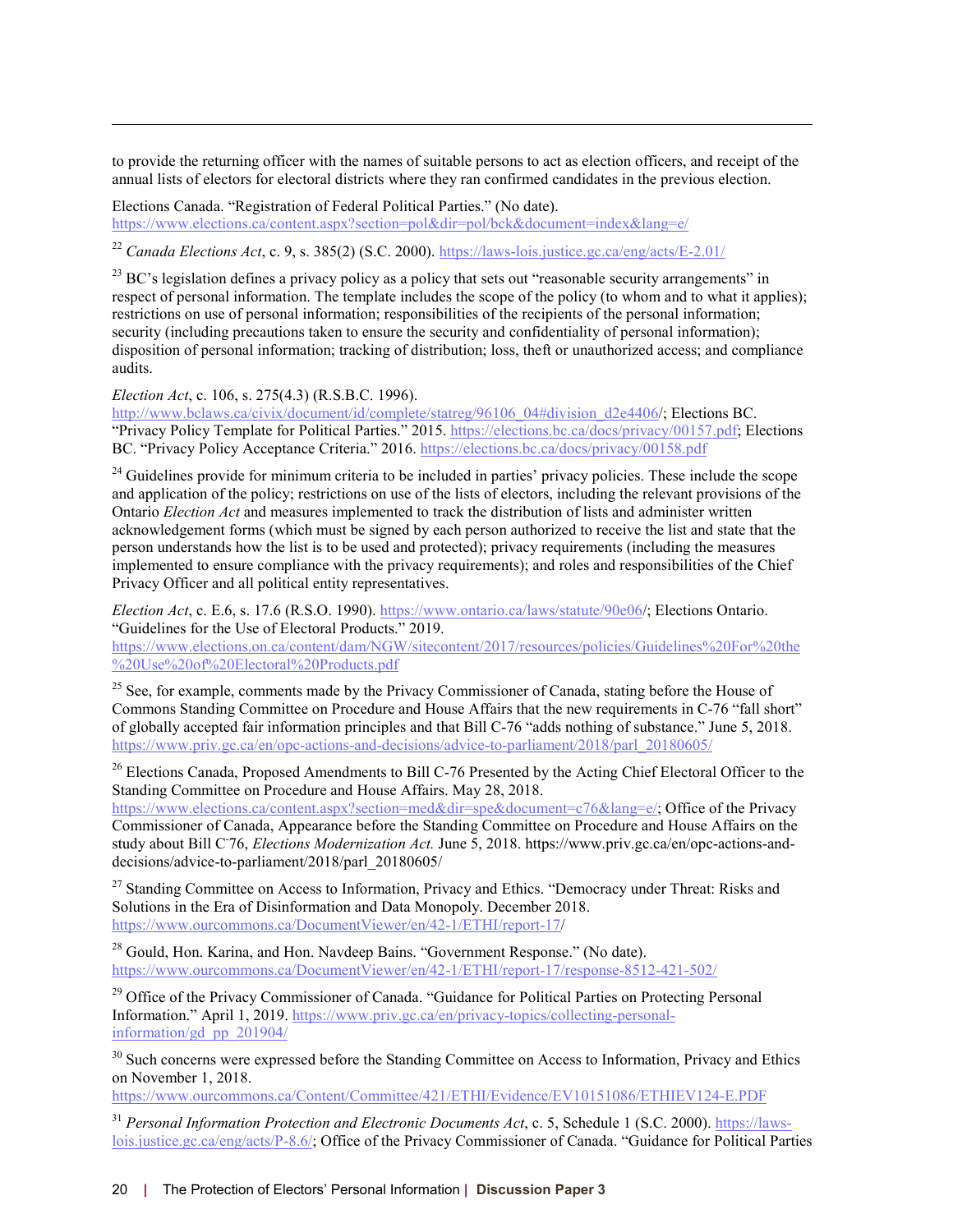on Protecting Personal Information." April 1, 2019. [https://www.priv.gc.ca/en/privacy-topics/collecting](https://www.priv.gc.ca/en/privacy-topics/collecting-personal-information/gd_pp_201904)[personal-information/gd\\_pp\\_201904/](https://www.priv.gc.ca/en/privacy-topics/collecting-personal-information/gd_pp_201904)

 $\overline{a}$ 

<span id="page-20-0"></span><sup>32</sup> Office of the Privacy Commissioner of Canada. "Consent." 2019. [https://www.priv.gc.ca/en/privacy](https://www.priv.gc.ca/en/privacy-topics/collecting-personal-information/consent/)[topics/collecting-personal-information/consent/](https://www.priv.gc.ca/en/privacy-topics/collecting-personal-information/consent/)

<span id="page-20-1"></span><sup>33</sup> Office of the Privacy Commissioner of Canada. "Guidelines for Obtaining Meaningful Consent: Determining the Appropriate Form of Consent." 2018[. https://www.priv.gc.ca/en/privacy-topics/collecting-personal](https://www.priv.gc.ca/en/privacy-topics/collecting-personal-information/consent/gl_omc_201805/#_determining)[information/consent/gl\\_omc\\_201805/#\\_determining/](https://www.priv.gc.ca/en/privacy-topics/collecting-personal-information/consent/gl_omc_201805/#_determining)

<span id="page-20-2"></span><sup>34</sup> *Personal Information Protection and Electronic Documents Act*, c. 5, Schedule 1, s. 4.3 (S.C. 2000). [https://laws-lois.justice.gc.ca/eng/acts/p-8.6/;](https://laws-lois.justice.gc.ca/eng/acts/p-8.6/) McEvoy, Michael. *Full Disclosure: Political Parties, Campaign Data, and Voter Consent.* Report. Office of the Information and Privacy Commissioner for British Columbia. 2019. 9. [https://www.oipc.bc.ca/investigation-reports/2278/](https://www.oipc.bc.ca/investigation-reports/2278); Office of the Privacy Commissioner of Canada. "Interpretation Bulletin: Form of Consent." 2014. [https://www.priv.gc.ca/en/privacy-topics/privacy-laws-in](https://www.priv.gc.ca/en/privacy-topics/privacy-laws-in-canada/the-personal-information-protection-and-electronic-documents-act-pipeda/pipeda-compliance-help/pipeda-interpretation-bulletins/interpretations_07_consent/)[canada/the-personal-information-protection-and-electronic-documents-act-pipeda/pipeda-compliance](https://www.priv.gc.ca/en/privacy-topics/privacy-laws-in-canada/the-personal-information-protection-and-electronic-documents-act-pipeda/pipeda-compliance-help/pipeda-interpretation-bulletins/interpretations_07_consent/)[help/pipeda-interpretation-bulletins/interpretations\\_07\\_consent/](https://www.priv.gc.ca/en/privacy-topics/privacy-laws-in-canada/the-personal-information-protection-and-electronic-documents-act-pipeda/pipeda-compliance-help/pipeda-interpretation-bulletins/interpretations_07_consent/)

<span id="page-20-3"></span><sup>35</sup> Office of the Privacy Commissioner of Canada. *2016–17 Annual Report to Parliament on the Personal Information Protection and Electronic Documents Act and the Privacy Act.* Report. 2017. 14–15. [https://www.priv.gc.ca/en/opc-actions-and-decisions/ar\\_index/201617/ar\\_201617/#heading-0-0-3-1/](https://www.priv.gc.ca/en/opc-actions-and-decisions/ar_index/201617/ar_201617/#heading-0-0-3-1)

<span id="page-20-4"></span><sup>36</sup> McEvoy, Michael. *Full Disclosure: Political Parties, Campaign Data, and Voter Consent.* Report. Office of the Information and Privacy Commissioner for British Columbia. 2019. 16. [https://www.oipc.bc.ca/investigation-reports/2278/](https://www.oipc.bc.ca/investigation-reports/2278)

<span id="page-20-5"></span><sup>37</sup> McEvoy, Michael. *Full Disclosure: Political Parties, Campaign Data, and Voter Consent. Report. Office of* the Information and Privacy Commissioner for British Columbia. 2019. 21–23. [https://www.oipc.bc.ca/investigation-reports/2278/](https://www.oipc.bc.ca/investigation-reports/2278)

<span id="page-20-6"></span><sup>38</sup> See Office of the Privacy Commissioner of Canada. Joint Investigations of AggregateIQ Data Services Ltd. by the Privacy Commissioner of Canada and the Information and Privacy Commissioner for British Columbia. November 26, 2019. Paras 63–66, 85–98 and 94. [https://www.priv.gc.ca/en/opc-actions-and](https://www.priv.gc.ca/en/opc-actions-and-decisions/investigations/investigations-into-businesses/2019/pipeda-2019-004/)[decisions/investigations/investigations-into-businesses/2019/pipeda-2019-004/](https://www.priv.gc.ca/en/opc-actions-and-decisions/investigations/investigations-into-businesses/2019/pipeda-2019-004/)

<span id="page-20-7"></span><sup>39</sup> The collection of personal information or contact information and the sending of commercial electronic messages (CEMs) (i.e., emails, texts or telephone calls that offer or promote goods or services for sale) are prohibited without consent. The regulations exempt CEMs sent by or on behalf of political parties, candidates and nomination contestants where the "message has as its primary purpose soliciting a contribution" as defined by the CEA. This means that parties and candidates do not need consent to send messages that, for example, request a donation or non-monetary contribution or promote a fundraising event.

*Electronic Commerce Protection Regulations*, SOR/2013-221, s. 3(h)[. https://laws-](https://laws-lois.justice.gc.ca/eng/regulations/SOR-2013-221/page-1.html#h-5)

[lois.justice.gc.ca/eng/regulations/SOR-2013-221/page-1.html#h-5/](https://laws-lois.justice.gc.ca/eng/regulations/SOR-2013-221/page-1.html#h-5); Canadian Radio-television and Telecommunications Commission. "Frequently Asked Questions about *Canada's Anti-Spam Legislation*." (No date). [https://crtc.gc.ca/eng/com500/faq500.htm/](https://crtc.gc.ca/eng/com500/faq500.htm); An Act to promote the efficiency and adaptability of the Canadian economy by regulating certain activities that discourage reliance on electronic means of carrying out commercial activities, and to amend the *Canadian Radio-television and Telecommunications Commission Act*, the *Competition Act*, the *Personal Information Protection and Electronic Documents Ac*t and the *Telecommunications Act*, c. 23, s. 10(13)(a)(b) (S.C. 2010). [https://laws-lois.justice.gc.ca/eng/acts/E-1.6/page-](https://laws-lois.justice.gc.ca/eng/acts/E-1.6/page-1.html)[1.html/](https://laws-lois.justice.gc.ca/eng/acts/E-1.6/page-1.html)

<span id="page-20-8"></span><sup>40</sup> Office of the Privacy Commissioner of Canada. *2016–17 Annual Report to Parliament on the Personal Information Protection and Electronic Documents Act and the Privacy Act.* Report. 2017. 3–4. [https://www.priv.gc.ca/en/opc-actions-and-decisions/ar\\_index/201617/ar\\_201617/#heading-0-0-3-1/](https://www.priv.gc.ca/en/opc-actions-and-decisions/ar_index/201617/ar_201617/#heading-0-0-3-1)

<span id="page-20-9"></span><sup>41</sup> Office of the Information and Privacy Commissioner of Canada. "Results of Consent Consultation Highlighted in Commissioner's 2016–17 Annual Report." September 21, 2017. [https://www.priv.gc.ca/en/opc](https://www.priv.gc.ca/en/opc-news/news-and-announcements/2017/bg_170921_consent/)[news/news-and-announcements/2017/bg\\_170921\\_consent/;](https://www.priv.gc.ca/en/opc-news/news-and-announcements/2017/bg_170921_consent/) Innovation, Science and Economic Development Canada. "Strengthening Privacy for the Digital Age: Proposals to Modernize the *Personal Information Protection and Electronic Documents Act*." 2019[. https://www.ic.gc.ca/eic/site/062.nsf/eng/h\\_00107.html/](https://www.ic.gc.ca/eic/site/062.nsf/eng/h_00107.html)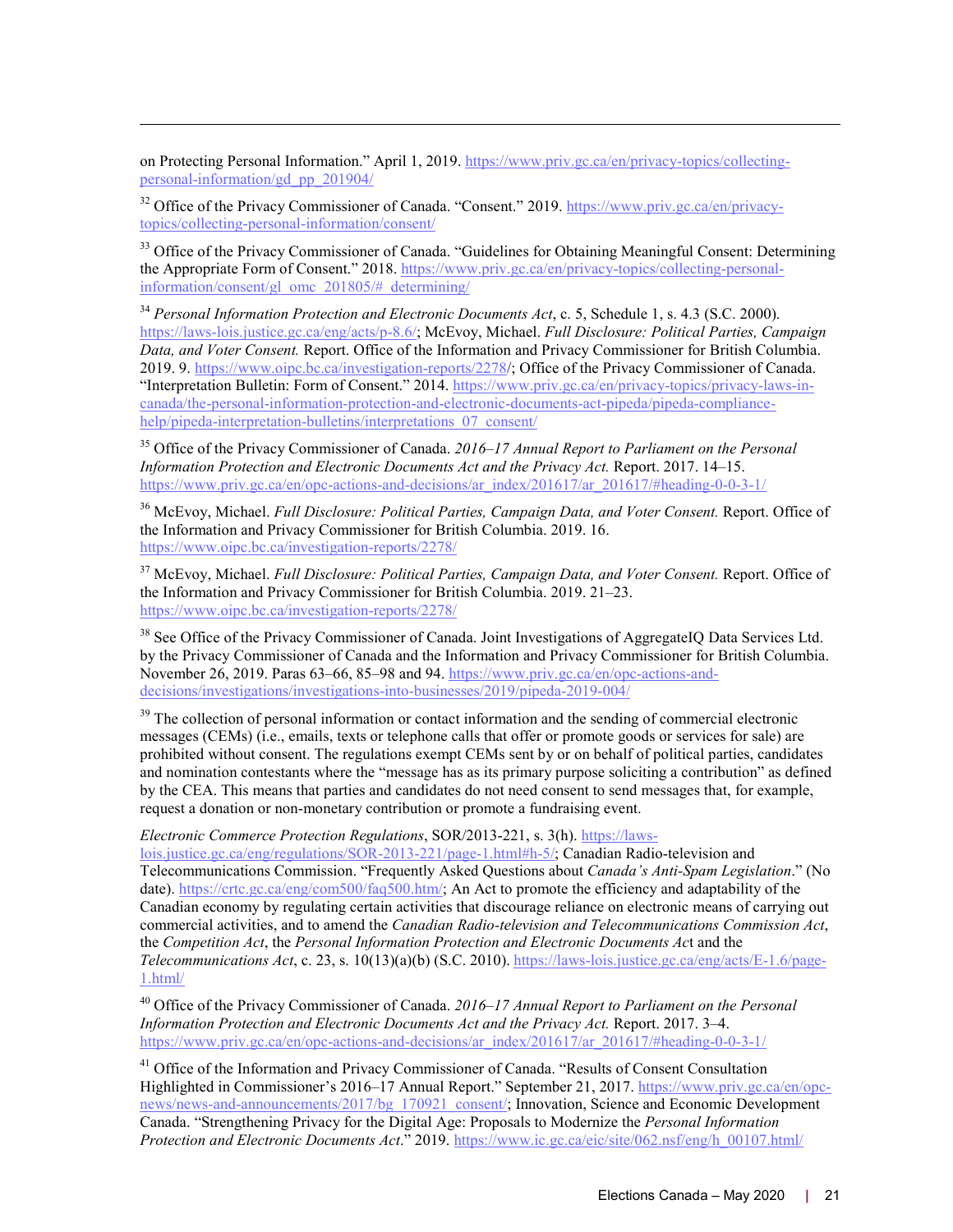<span id="page-21-0"></span> $42$  See PIPEDA, s.7.

 $\overline{a}$ 

<span id="page-21-1"></span><sup>43</sup> According to the *Regulations Specifying Publicly Available Information*, publicly available information is defined as information contained in phone books (where the person may choose not to have their information listed), in a publication (where the person has provided their information), professional or business directories, publicly available registries, and judicial or quasi-judicial records (so long as the information is collected for the same purpose that it is in the directory, registry or records).

*Regulations Specifying Publicly Available Information*, s. 1 (SOR/2001-7). [https://laws](https://laws-lois.justice.gc.ca/eng/regulations/SOR-2001-7/page-1.html#h-679226)[lois.justice.gc.ca/eng/regulations/SOR-2001-7/page-1.html#h-679226/](https://laws-lois.justice.gc.ca/eng/regulations/SOR-2001-7/page-1.html#h-679226); Office of the Privacy Commissioner of Canada. "Publicly Available Information." 2014. [https://www.priv.gc.ca/en/privacy-topics/privacy-laws-in](https://www.priv.gc.ca/en/privacy-topics/privacy-laws-in-canada/the-personal-information-protection-and-electronic-documents-act-pipeda/pipeda-compliance-help/pipeda-interpretation-bulletins/interpretations_06_pai/)[canada/the-personal-information-protection-and-electronic-documents-act-pipeda/pipeda-compliance](https://www.priv.gc.ca/en/privacy-topics/privacy-laws-in-canada/the-personal-information-protection-and-electronic-documents-act-pipeda/pipeda-compliance-help/pipeda-interpretation-bulletins/interpretations_06_pai/)[help/pipeda-interpretation-bulletins/interpretations\\_06\\_pai/](https://www.priv.gc.ca/en/privacy-topics/privacy-laws-in-canada/the-personal-information-protection-and-electronic-documents-act-pipeda/pipeda-compliance-help/pipeda-interpretation-bulletins/interpretations_06_pai/)

<span id="page-21-2"></span><sup>44</sup> Office of the Privacy Commissioner of Canada. *2016–17 Annual Report to Parliament on the Personal Information Protection and Electronic Documents Act and the Privacy Act.* Report. 2017. [https://www.priv.gc.ca/en/opc-actions-and-decisions/ar\\_index/201617/ar\\_201617/#heading-0-0-3-1/](https://www.priv.gc.ca/en/opc-actions-and-decisions/ar_index/201617/ar_201617/#heading-0-0-3-1)

<span id="page-21-3"></span><sup>45</sup> Office of the Information and Privacy Commissioner of Canada. "Results of Consent Consultation Highlighted in Commissioner's 2016–17 Annual Report." September 21, 2017. [https://www.priv.gc.ca/en/opc](https://www.priv.gc.ca/en/opc-news/news-and-announcements/2017/bg_170921_consent/)[news/news-and-announcements/2017/bg\\_170921\\_consent/;](https://www.priv.gc.ca/en/opc-news/news-and-announcements/2017/bg_170921_consent/) Innovation, Science and Economic Development Canada. "Strengthening Privacy for the Digital Age: Proposals to Modernize the Personal Information Protection and Electronic Documents Act." 2019. [https://www.ic.gc.ca/eic/site/062.nsf/eng/h\\_00107.html/](https://www.ic.gc.ca/eic/site/062.nsf/eng/h_00107.html)

<span id="page-21-4"></span><sup>46</sup> McEvoy, Michael. *Full Disclosure: Political Parties, Campaign Data, and Voter Consent. Report. Office of* the Information and Privacy Commissioner for British Columbia. 2019. 21, 24. [https://www.oipc.bc.ca/investigation-reports/2278/](https://www.oipc.bc.ca/investigation-reports/2278)

<span id="page-21-5"></span><sup>47</sup> *Personal Information Protection and Electronic Documents Act*, c. 5, Schedule 1, s. 4.6, 4.9 (S.C. 2000). [https://laws-lois.justice.gc.ca/eng/acts/p-8.6/;](https://laws-lois.justice.gc.ca/eng/acts/p-8.6/) Office of the Privacy Commissioner of Canada. "Guidance for Political Parties on Protecting Personal Information." April 1, 2019. [https://www.priv.gc.ca/en/privacy](https://www.priv.gc.ca/en/privacy-topics/collecting-personal-information/gd_pp_201904)[topics/collecting-personal-information/gd\\_pp\\_201904/](https://www.priv.gc.ca/en/privacy-topics/collecting-personal-information/gd_pp_201904)

<span id="page-21-6"></span><sup>48</sup> McEvoy, Michael. *Full Disclosure: Political Parties, Campaign Data, and Voter Consent.* Report. Office of the Information and Privacy Commissioner for British Columbia. 2019. 15–16. [https://www.oipc.bc.ca/investigation-reports/2278/](https://www.oipc.bc.ca/investigation-reports/2278)

<span id="page-21-7"></span><sup>49</sup> McEvoy, Michael. *Full Disclosure: Political Parties, Campaign Data, and Voter Consent.* Report. Office of the Information and Privacy Commissioner for British Columbia. 2019. 19. [https://www.oipc.bc.ca/investigation-reports/2278/](https://www.oipc.bc.ca/investigation-reports/2278)

<span id="page-21-8"></span><sup>50</sup> Élections Québec. *Partis politiques et protection des renseignements personnels: Exposé de la situation québécoise, perspectives comparées et recommandations.* Report. 2019. 87. [https://www.electionsquebec.qc.ca/english/news-detail.php?id=6299/](https://www.electionsquebec.qc.ca/english/news-detail.php?id=6299)

<span id="page-21-9"></span><sup>51</sup> OpenMedia. *Canada's Political Parties' Privacy Policies: An Assessment Against Best Practices Defined by Elections Canada and the Office of the Privacy Commissioner.* Report. 2019. 2. [https://act.openmedia.org/sites/default/files/Political%20party%20policies\\_%20scorecard%20analysis.pdf](https://act.openmedia.org/sites/default/files/Political%20party%20policies_%20scorecard%20analysis.pdf)

<span id="page-21-10"></span><sup>52</sup> *Personal Information Protection and Electronic Documents Act*, c. 5, Schedule 1, s. 4.2, 4.4, 4.5 (S.C. 2000). [https://laws-lois.justice.gc.ca/eng/acts/p-8.6/;](https://laws-lois.justice.gc.ca/eng/acts/p-8.6/) Office of the Privacy Commissioner of Canada. "Guidance for Political Parties on Protecting Personal Information." April 1, 2019[. https://www.priv.gc.ca/en/privacy](https://www.priv.gc.ca/en/privacy-topics/collecting-personal-information/gd_pp_201904)[topics/collecting-personal-information/gd\\_pp\\_201904/](https://www.priv.gc.ca/en/privacy-topics/collecting-personal-information/gd_pp_201904)

<span id="page-21-11"></span><sup>53</sup> Of the five parties represented by more than one member in the House of Commons, all make statements in their privacy policies that individuals can contact them to keep their information up to date.

<span id="page-21-12"></span><sup>54</sup> *Personal Information Protection and Electronic Documents Act*, c. 5, Schedule 1, s. 4.9 (S.C. 2000). <https://laws-lois.justice.gc.ca/eng/acts/p-8.6/>

<span id="page-21-13"></span><sup>55</sup> Alberta's PIPA, which does not apply to political parties but applies to some non-profit organizations, contains a similar provision. Note that the BC Information and Privacy Commissioner is determining whether